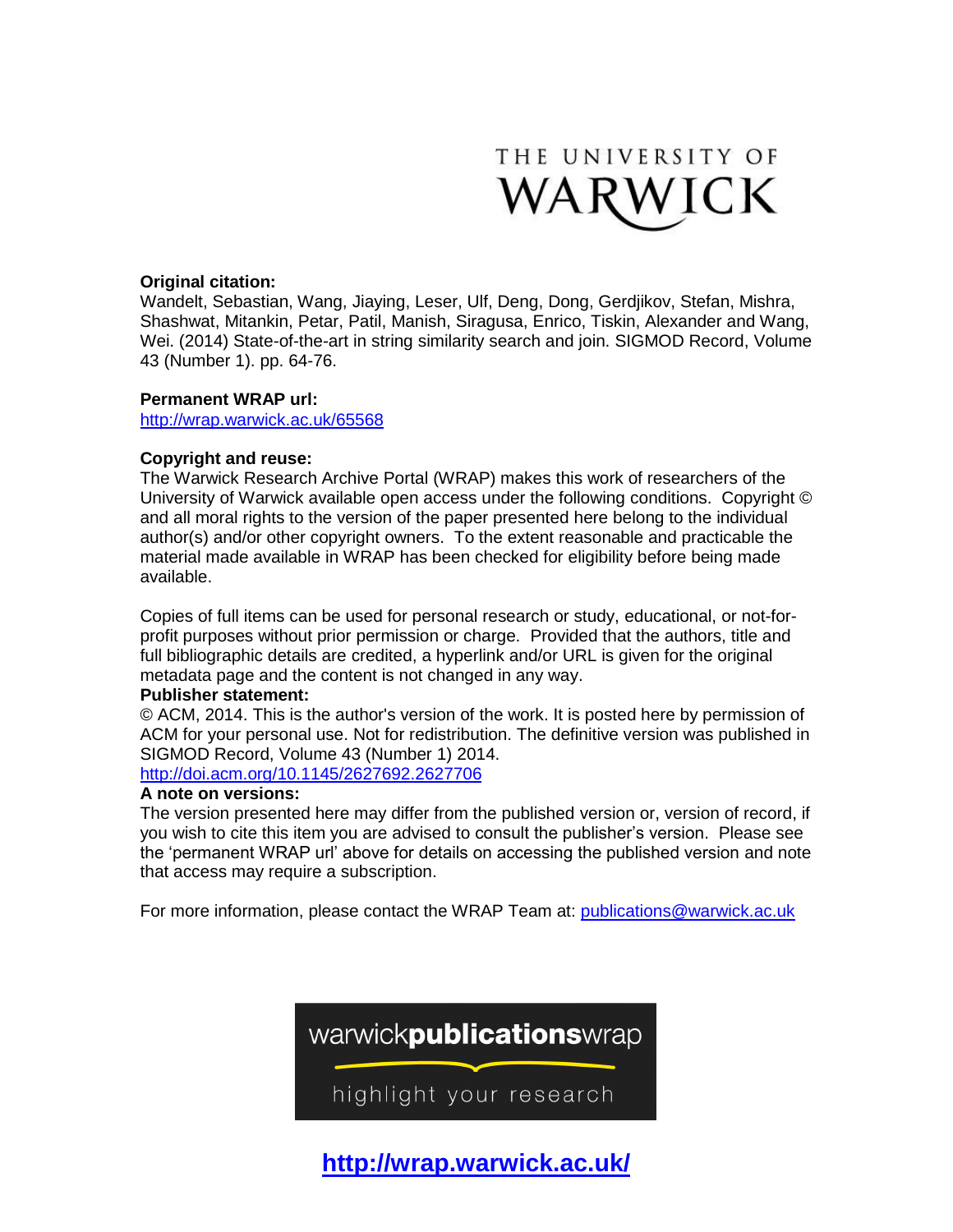# **State-of-the-art in String Similarity Search and Join**

Sebastian Wandelt Knowledge Management in Bioinformatics, HU Berlin, Berlin, Germany

Shashwat Mishra Special Interest Group in Data, IIT Kanpur, Kanpur, India

Dong Deng Tsinghua University, Beijing, China

Petar Mitankin IICT Bulgarian Academy of Sciences, FMI Sofia University, Sofia, Bulgaria

Enrico Siragusa Algorithmic Bioinformatics, FU Berlin, Berlin, Germany

> Jiaying Wang Northeastern University Shenyang, China

Alexander Tiskin Department of Computer Science, University of Warwick, United Kingdom

Stefan Gerdjikov FMI Sofia University, Sofia, Bulgaria

Manish Patil Louisiana State University, Louisiana, USA

Wei Wang University of New South Wales, New South Wales, Australia

Ulf Leser Knowledge Management in Bioinformatics, HU Berlin, Berlin, Germany

### ABSTRACT

String similarity search and its variants are fundamental problems with many applications in areas such as data integration, data quality, computational linguistics, or bioinformatics. A plethora of methods have been developed over the last decades. Obtaining an overview of the state-of-the-art in this field is difficult, as results are published in various domains without much cross-talk, papers use different data sets and often study subtle variations of the core problems, and the sheer number of proposed methods exceeds the capacity of a single research group. In this paper, we report on the results of the probably largest benchmark ever performed in this field. To overcome the resource bottleneck, we organized the benchmark as an international competition, a workshop at EDBT/ICDT 2013. Various teams from different fields and from all over the world developed or tuned programs for two crisply defined problems. All algorithms were evaluated by an external group on two machines. Altogether, we compared 14 different programs on two string matching problems (k-approximate search and k-approximate join) using data sets of increasing sizes and with different characteristics from two different domains. We compare programs primarily by wall clock time, but also provide results on memory usage, indexing time, batch query effects and scalability in terms of CPU cores. Results were averaged over several runs and confirmed on a second, different hardware platform. A particularly interesting observation is that disciplines can and should learn more from each other,

with the three best teams rooting in computational linguistics, databases, and bioinformatics, respectively.

#### Keywords

String search, String join, Scalability, Comparison

### 1. INTRODUCTION

Approximate search and join operations over large collections of strings are fundamental problems with many applications. String similarity search is used, for instance, to identify entities in natural language texts [29], to align DNA sequences produced in modern DNA sequencing with substrings of a reference genome [16, 17], or to perform pattern matching in time series represented as sequences of symbols [10]. String similarity joins are building blocks in the detection of duplicate Web pages [13], in collaborative filtering [2], or in entity reconciliation [7]. Research in this field dates back to the early days of computer science and the area is still highly active today. Literally hundreds of methods have been proposed.

For string similarity search and join, fundamental techniques include seed-and-extend methods (turning similarity search into an exact search problem of smaller strings, e.g. All-Pairs [2], ED-Join [31], and PPJoin [32]), partitioning techniques (e.g. Pass-Join [15], NGPP [29], and PartEnum [1]), prefix-filtering methods (e.g. Trie-Join [8] and PEARL [23]), and other methods (e.g. M-Tree [5], LSH [12], SSI [9], and FASTSS [25]).

Research in the field has been carried out in various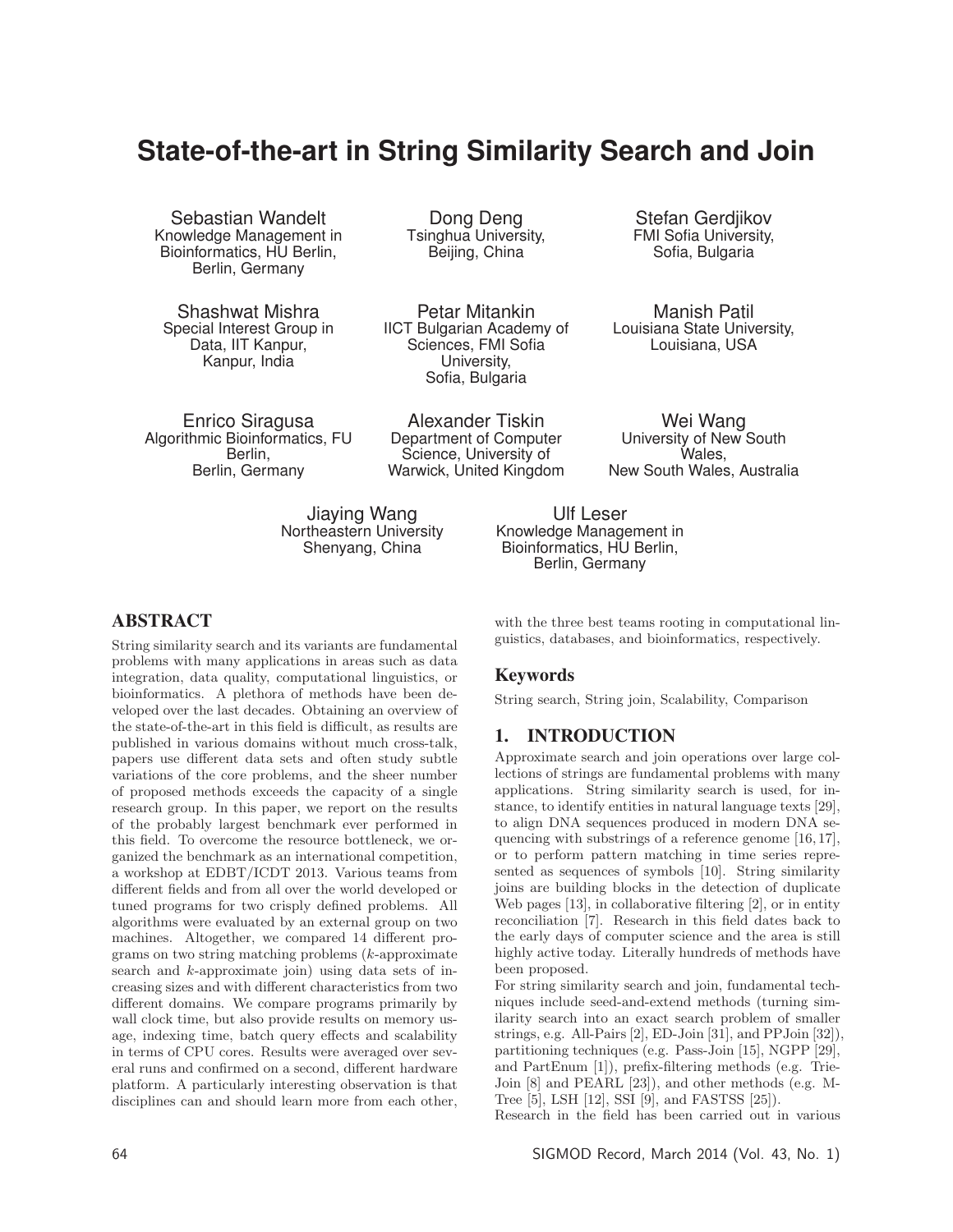

Figure 1: Recent work on string similarity search and join with edit distance constraints. An edge from method M1 to M2 visualizes that M2 was found to be superior to M1. Marked approaches are non-dominated, i.e. not reported strictly slower than any other method.

scientific disciplines, the most important ones probably being algorithms for pattern matching, computational linguistics, bioinformatics, and database / data integration. There are subtle differences between the problems being studied, for instance varying in the concrete similarity measure (edit distance, Jaccard, Hamming etc.), the type of string comparisons (global or local alignment, approximate substring search etc.), the amount of indexing being allowed (online in the queries and/or the database). Methods often are tuned for specific ranges of allowed error thresholds or query lengths, specific hardware properties, specific alphabet sizes, or specific distributions of errors. Though newly published methods mostly compare to some prior works, selection of these works is often suboptimal and comparisons are carried out on different data sets; data sets all too often are not made publicly available, which means that results are not reproducible. In Figure 1, we show existing evaluation results for the most relevant work on string similarity search/join with edit distance constraints. As a consequence of the heterogeneity of approaches and problems, the lack of common benchmarks, and the dispersal of research in different communities, today it is hardly possible to choose the best algorithm for a given problem.

In this work, we report on the (to the best of our knowledge) most comprehensive benchmark in two specific string similarity match problems to date: k-approximate search and  $k$ -approximate join (with  $k$  as an edit distance threshold; see below for exact definition). We organized this benchmark using a rather uncommon approach: The International competition on Scalable String Similarity Search and Join  $(S_4)^1$  held as a workshop in conjunction with EDBT/ICDT 2013. We made an open, world-wide call for contributions and provided crisp task definitions, a loose hardware specification and example data. Nine teams from different communities participated, including databases, natural language processing, and bioinformatics. Thus, for the first time, we were able to evaluate different highly competitive implementations of search and join algorithms on the same evaluation platform (hardware, operating system, and datasets). In addition, organizing the benchmark as a competition, where teams developed and tuned their

own programs independently, allowed us to compare original and optimized programs instead of unverified and potentially unoptimized re-implementations.

All submitted programs were tested on different datasets (DNA sequences and geographical names) of different sizes (a few KB up to a few GB) with different error thresholds (edit distance  $k$  between 0 and 16). We performed experiments in two different hardware settings: a commodity PC with 8 cores/64 GB RAM and a server with 80 cores/1 TB RAM. For the top performing programs we performed additional analyses with different number of threads to investigate the possibility to parallelize algorithms. Furthermore, we compared submissions with a number of publicly available algorithms of groups that did not participate, showing that the best ranked programs from our competition are several orders of magnitude faster. Altogether, 14 different programs or configurations were evaluated with differences in runtime of factors of more than 1000 between the fastest and slowest program. We are confident that our results give a fairly representative picture of the stateof-the-art in string similarity search. The evaluation of all programs and datasets took more than three months of raw processing time.

The wealth of experiments we performed and the significant number of programs we compared allows us to draw several interesting conclusions about scalability, batch procession effects, index size, main memory usage, and the possibility to parallelize techniques.

The purpose of this paper is not only to report on efficiency of algorithms in string similarity search, but also to promote competitions as an effective, joyful, and comprehensive means to evaluate the state-of-the-art on a given problem. Actually, competitions are quite common in many related disciplines, such as information extraction, information retrieval, data analysis etc., but, to our knowledge, represent a novel approach within the database community. The only comparable effort we are aware of is the SIGMOD programming contest. However, it only addresses graduates and the focus is more on education (and probably recruitment). In contrast, the main purpose of S4 was to identify the fastest methods available. Clearly, the most critical point for a competition like S4 is the measurement of wall clock time, which is dependent on the concrete implementation and the machine being used for measurements, instead of quality metrics independent of the concrete implementation and evaluation environment (such as precision or recall). We will expand on this issue in Section 6.

The remainder of this paper is organized as follows. We describe the concrete problems we benchmarked, the datasets, and the benchmarking methodology in Section 2. All submitted methods are briefly presented in Section 3. Evaluation results for approximate string searching are presented in Section 4 and for approximate string join in Section 5. In Section 6, we discuss the results of the competition and compare results to three external programs, Flamingo [3], Pearl [23], and SSI [9], which were evaluated after our competition was finished. The paper is concluded with Section 7.

 $1$ http://www2.informatik.hu-berlin.de/~wandelt/ searchjoincompetition2013/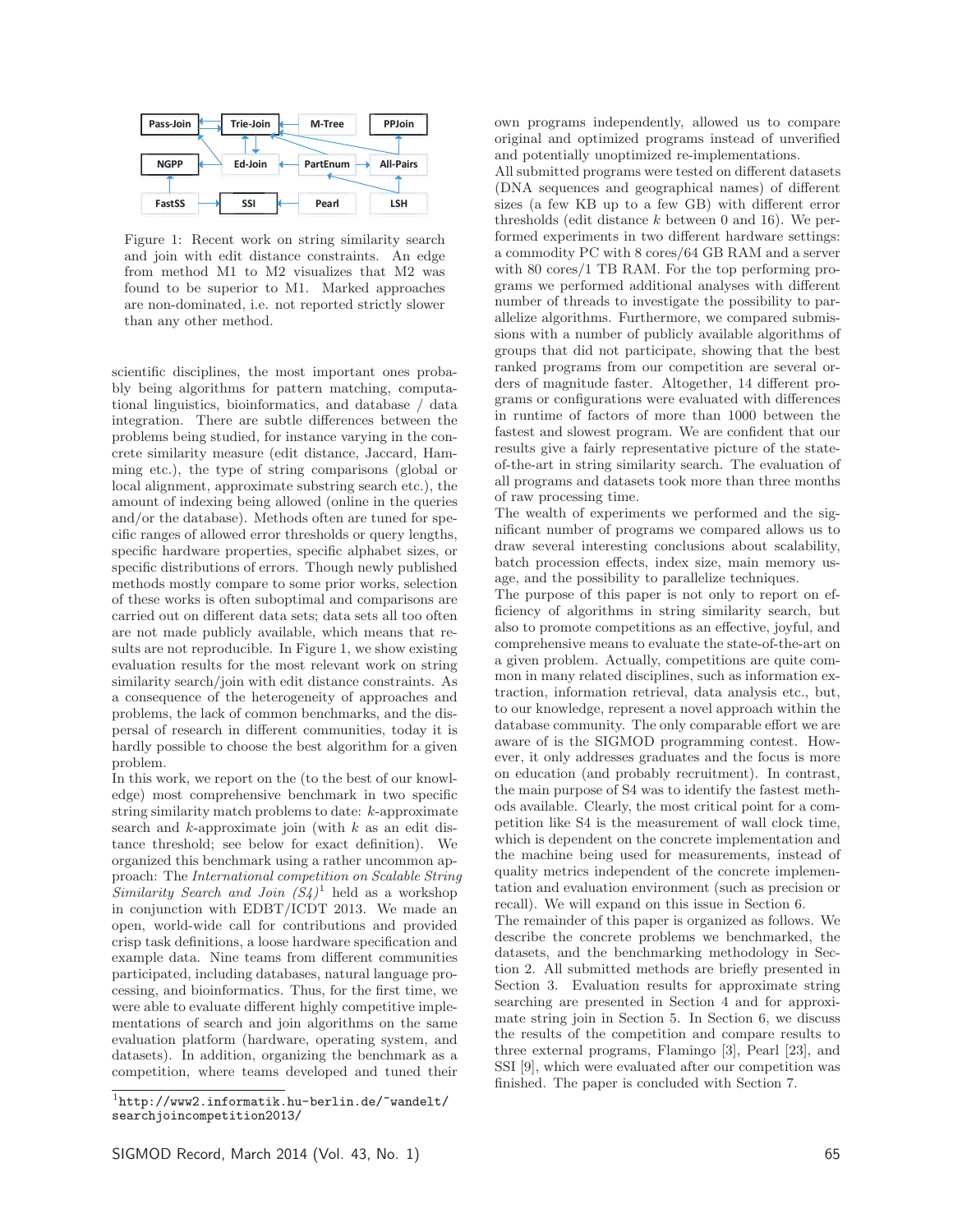| 1. Initial call for contributions (June 2012)<br>2. Letter of intent (November 15th, 2012) |  |  |  |  |  |
|--------------------------------------------------------------------------------------------|--|--|--|--|--|
|                                                                                            |  |  |  |  |  |
|                                                                                            |  |  |  |  |  |
| 3. Publication of test data (November 16th, 2012)                                          |  |  |  |  |  |
| 4. Tuning phase (November 16th, 2012 - January 20th, 2013)                                 |  |  |  |  |  |
| 5. Final submission of executables (January 20th, 2013)                                    |  |  |  |  |  |
| 6. Evaluation (January 2013 - March 2013)                                                  |  |  |  |  |  |
| 7. Workshop (March 22nd, 2013)                                                             |  |  |  |  |  |
| 8. Post-workshop analysis (March 2013 - July 2013)                                         |  |  |  |  |  |

Figure 2: Phases of the competition

#### 2. BACKGROUND

We define the problems of approximate string searching and approximate string join. Our competition and evaluation methodology is introduced together with a description of datasets and evaluation environments.

#### 2.1 Formal problem statement

DEFINITION 1 (STRINGS). A string s is a finite sequence of symbols over an alphabet  $\Sigma$ . The length of a string s is denoted by |s| and the substring starting at position i with length n is denoted by  $s(i, n)$ . We write  $s(i)$  as an abbreviation for  $s(i, 1)$ . All positions in a sequence are zero-based, i.e., the first character of s is  $s(0)$ .

As a distance function between two strings we use unweighted edit distance for different error thresholds k.

DEFINITION 2 (STRING SIMILARITY). Given strings s and t, s is k-approximately similar to t, denoted s  $\sim_k$ t, if and only if s can be transformed into t by at most k edit operations. The edit operations are: replacing one symbol in s, deleting one symbol from s, and inserting one symbol into s.

We investigate two problems: string similarity search and string similarity join.

DEFINITION 3 (SIMILARITY SEARCH). Given a collection of strings  $S = \{s_1, ..., s_n\}$ , a query string q, and an edit distance threshold  $k$ , the result of string similarity search of  $q$  in  $S$  is defined as

 $SEARCH(S, q, k) = \{i \mid s_i \in S \land s_i \sim_k q\}.$ 

For instance, given a collection  $S = \{ACA, TGA, AC\},\$ a query string  $q = ACA$ , and  $k = 1$ , the result of string similarity search is  $SEARCH(S, q, k) = \{1, 3\}.$ 

DEFINITION 4 (SIMILARITY (SELF) JOIN). Given a collection of strings  $S = \{s_1, ..., s_n\}$  and an edit distance threshold  $k$ , the result of string similarity self-join of  $S$  is defined as  $JOIN(S, k) = \{(i, j) | s_i \in S \land s_j \in S \land s_i \sim_k$  $s_j$ .

For instance, the result of a string similarity self-join on data set S from above with  $k = 1$  is  $JOIN(S, 1) =$  $\{(1, 1), (1, 3), (2, 2), (3, 1), (3, 3)\}.$  Note that we explicitly include the reflexive and symmetric closure in our definition. We note that a self-join is comparable to a join between two different sets as we make no assumptions about the a priori average level of similarity of the strings in a set. In the following we will often use the term join instead of self-join.

#### 2.2 Competition and methodology

This competition brought together researchers and practitioners from database research, natural language processing, and bioinformatics. The challenge for all participants was to perform string similarity search and join over unseen data and query sets with varying error thresholds  $k$  as fast as possible. The call for the competition was circulated by email through various lists addressing the different areas dealing with string matching, in particular databases, algorithms, computational linguistics, and bioinformatics. We also contacted directly a few dozen researchers known for their contributions to the field. The different phases of the competition are shown in Figure 2.

In total we received initial expressions of interest from 22 teams, out of which 11 teams officially submitted a program. One team failed to hand in a complete paper describing their approach on time, and another group withdrew shortly before the final deadline. Thus, we eventually compared programs from 9 teams (see Table 1). All these teams gathered at a workshop colocates with EDBT/ICDT 2014 in Genoa, where each team presented its approach and the results of our evaluation were discussed. This format led to a workshop in the best sense of the word - as all presentations essentially covered the same problems, talks were highly focused and intensive discussions and exchanges of ideas emerged naturally. We also organized culinary prices for the best teams which were immediately shared with the entire audience.

We succeeded in reaching out to different research communities: two teams have their home in bioinformatics, two in computational linguistics, one in algorithms/ computational complexity, and the remaining four are best described as database groups. Contributions came from four continents and seven countries. At least six teams (Team 1, 3–5, 7–9) published highly influential papers on string matching problems before [15, 19, 22, 24, 26, 28, 33], while two teams (Team 2 and Team 6) can be considered as newcomers. As Table 1 shows, the techniques used cover a broad range and thus subsume a large fraction of previous research in  $k$ -approximate string matching. Out of the five non-dominated methods in Figure 1, four methods are directly represented by corresponding authors in our competition.

The competition consisted of two tracks:

**Track 1:** Given a set of strings S, a query string q and an error threshold k, compute  $SEARCH(S, q, k)$ .

**Track 2:** Given a set of strings <sup>S</sup> and an error threshold k, compute  $JOIN(S, k)$ .

Small subsets of the final evaluation datasets (around 5%) were made available for the contestants for preparation of their submissions. It was announced that these strings are representative for the final evaluation datasets. Furthermore, we announced a description of the evaluation hardware and provided a virtual machine mirroring the software environment used for evaluation. Thus, all teams could develop and tune their programs before submission. Each program was allowed to use any number of threads, with the restriction that the official evaluation environment System 1 (see below) has 8 cores,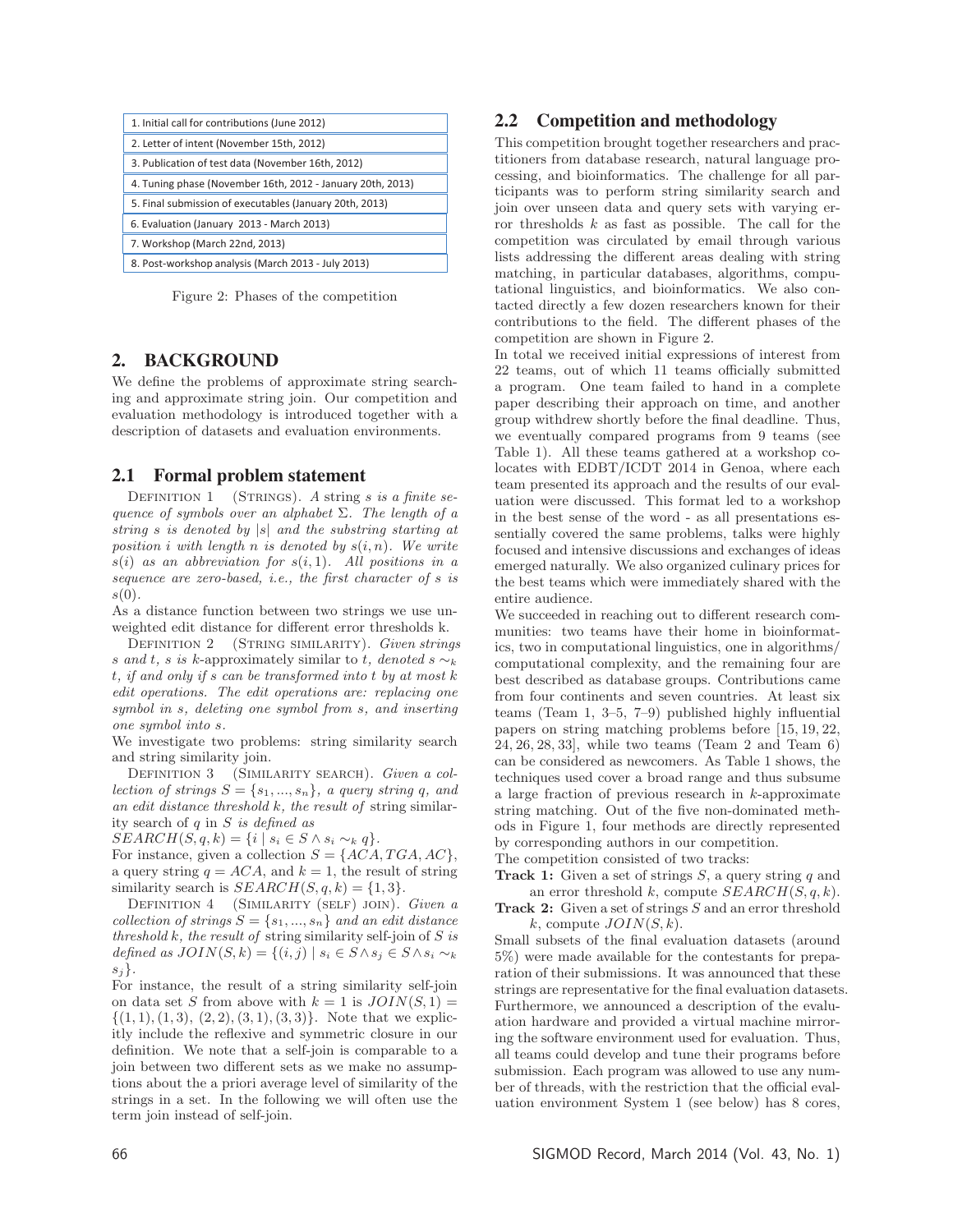| Team           | Affiliation                     | General approach                        | Indexing?    | Indexing queries? |
|----------------|---------------------------------|-----------------------------------------|--------------|-------------------|
|                | Tsinghua University, China      | Partitioning and pruning [15] (Pass-    | yes          | $\mathbf{n}$      |
|                |                                 | Join, Trie-Join)                        |              |                   |
| $\overline{2}$ | Magdeburg University, Germany   | Sequential search                       | $\mathbf{n}$ | no                |
| 3              | University of Warwick, UK       | Bit-parallel LCS computation [26]       | $\mathbf{n}$ | yes               |
| 4              | Sofia University, Bulgaria      | Directed acyclic word graph [19]        | yes          | no                |
| 5              | FU Berlin, Germany              | Approximate partitioning [24]           | yes/no       | yes/no            |
| 6              | IIT Kanpur, India               | Deletion neighborhoods / hashing        | yes          | no                |
|                | Louisiana State University, USA | Q-gram indexing with filtering          | yes          | no                |
| 8              | University of NSW, Australia    | Trie-index<br>[33]<br>with<br>filtering | yes          | no                |
|                |                                 | (PPJoin,NGPP)                           |              |                   |
| 9              | Northeastern University, China  | cache-aware BWT                         | yes          | no                |

Table 1: Teams which participated in the competition



Figure 3: Size of dataset and number of queries used for evaluation (READS and CITIES)

and a maximum of 48 GB of main memory. Details on CPU, clock rate, cache sizes, disks etc. were not provided to prevent hardware specific tuning; note that this implies that further improvements could be possible taking the specific hardware into account [20]. Programs were allowed to have two phases, one for indexing the data set, and one for evaluating a set of queries on the set (or the index). The main evaluation criterion was measured wall clock time. In general, we ranked programs based on average runtime over three independent runs; variations in runtime were very low and are not reported here. If programs ran much longer than most of the competitors, experiments were only performed once. We also measured the indexing time and report it here, but we did not take it into account for ranking.

#### 2.3 Datasets

We used two different types of datasets, for evaluation in both tracks, to cover different alphabets and string lengths. Each type of dataset contains five distinct, highly-similar datasets of increasing size, for evaluating scalability.

- **READS:** These data sets contain reads obtained from a human genome. The data is characterized by a small alphabet (5 symbols) and quite uniform length of strings (around 100 symbols per string).
- **CITIES:** These data sets are based on geographical names taken from World Gazetteer. The data is characterized by a larger alphabet (around 200 symbols) and non-uniform length of strings (5-64).

Considered values for k depend on the dataset. For READS, we announced and used  $k \in \{0, 4, 8, 12, 16\};$ for CITIES  $k \in \{0, 1, 2, 3, 4\}$ . Thus the maximum error

rate for READS is around  $\frac{1}{6}$  and for CITIES around  $\frac{4}{3}$ . The size of each dataset and the number of queries  $\frac{4}{5}$ . The size of each dataset and the number of queries for Track 1 are shown in Figure 3. For READS, the number of reads starts with 15,000 (TINY) and ends with 15,000,000 (HUGE). For CITIES, the number of cities starts with 10,000 (TINY) and ends with 1,000,000 (HUGE). For READS and CITIES, the maximum number of queries in HUGE is 100,000.

### 2.4 Evaluation Environments

After the development phase of the competition, participants submitted their final programs which were evaluated on two different platforms.

- **System 1:** A computer with 8 cores (processor: AMD) FX-8320) and 64 GB RAM. The operating system (Fedora Scientific 17 x86\_64) was installed on a SSD with 128 GB. The SSD contained the datasets as well as the programs. Each program serialized its results to an external USB 3.0 hard disk with 3 TB. This system was announced beforehand and results for this system were used for ranking.
- **System 2:** A server with 80 cores (processors: Intel Xeon CPU E7 - 4870) and 1 TB RAM. The operating system was openSUSE 12.1 x86\_64. All datasets, programs, and serialized results were put on a local hard disk with a total storage capacity of 10 TB. This system was introduced only during evaluation for (a) performing experiments with more cores / memories and for (b) confirming results on a separate hardware with different architecture and CPUs.

Most of the experiments were run on System 1. We have used System 2 only for an extended evaluation, inves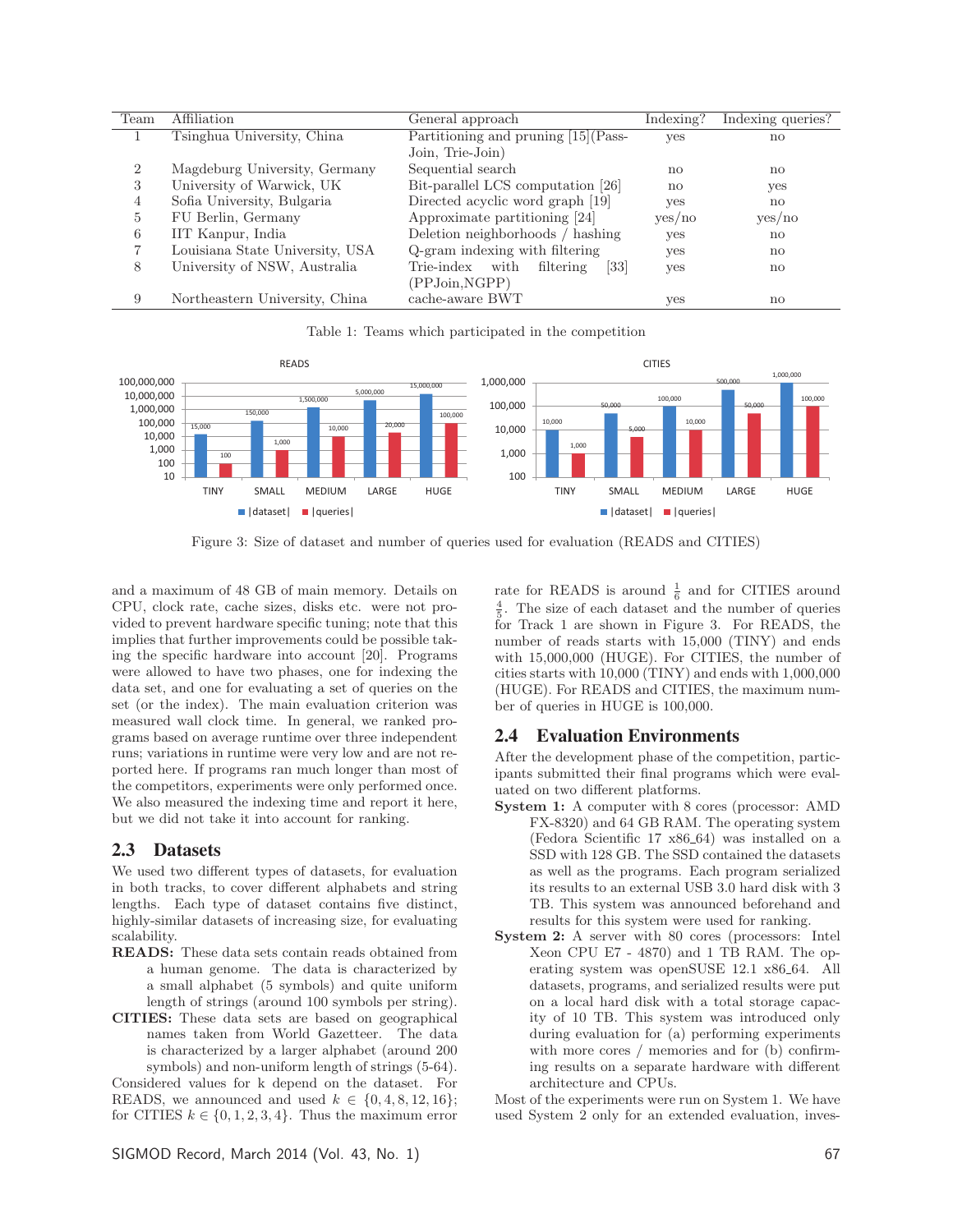tigating the scalability with the number of threads (for top performing methods on System 1). In our evaluation below, we will mention explicitly if System 2 was used.

# 3. METHODS

This section describes the methods used by each team in their submissions to the competition.

## 3.1 Team 1

PassJoin (Tsinghua University) adopts a partition-based framework for string similarity search and joins. The basic idea is that given two datasets  $R$  and  $S$ , and an edit distance threshold k, each string in R is split into  $k+1$ disjoint segments. For each string in S, PassJoin checks if it contains any substring matching the segments of R. If no, PassJoin prunes the string; otherwise the string and those strings whose segments match the substrings of the string are verified. There are two challenges in the partition-based method. The first one is how to select the substrings. A position-aware substring selection method and a multi-match-aware substring selection method have been proposed. It has been proven the multi-match-aware substring selection method selects the minimum number of substrings. And it is the only way to select the minimum number of substrings when the string length is longer than  $2 * k + 1$ . The second one is how to verify each candidate pair. PassJoin uses a length-based verification method, an improved early termination technique, and an extension-based verification method.

Team 1 submitted two programs: **Program 1 <sup>A</sup>** and **Program 1\_B**. Both programs of Team 1 were evaluated for both tracks and both datasets.

# 3.2 Team 2

Team 2 (Magdeburg University) tries to outperform conventional index-searches by a sequential search algorithm. Starting from a naive algorithm for computing edit distances, several optimizations are introduced. Calculation of the edit distance is improved by using length-heuristics. If the computation of a dot matrix cannot be avoided, the program applies several heuristics to prune the search space early. Further optimizations include the use of reference-based semantics over value-based semantics and the use of simple data types. They devise simple scheduling strategies depending on the current workload.

Team 2 submitted only one program: **Program 2 <sup>A</sup>**, which was evaluated for Track 1 only.

### 3.3 Team 3

The Waterfall algorithm of Team 3 (University of Warwick) solves the competition challenge without indexing or any other preprocessing of the database strings. First, a reduction of the edit distance problem to the longest common subsequence (LCS) problem between the database string and the query string, both suitably modified, is applied. The strings' LCS score is then computed by a bit-parallel algorithm, based on [6]. This technique is extended so that a database string can

be tested simultaneously against multiple query strings, by a subword-parallel technique similar to that of [14], which was further developed in the waterfall algorithm. Due to the self-imposed restriction of not preprocessing the database, the algorithm runs significantly slower than other competitors, which do index the database strings before answering the queries. However, the approach chosen by Team 3 can prove useful in a situation where input preprocessing is not possible. Such a situation occurs e.g. when the string database is replaced by a continuous stream of input strings, each of which needs to be matched against a small set of query strings in real time.

Team 3 submitted only one program: **Program 3 <sup>A</sup>**, which was evaluated for both tracks and both datasets.

# 3.4 Team 4

The WallBreaker of Team 4 (Sofia University) is a new sequential algorithm for the similarity search problem in a finite set of words. It reduces and essentially overcomes the wall-effect caused by the redundantly generated false candidates. To achieve this the query is split into smaller subqueries with smaller threshold. This allows to start with an exact match and then extend these exact matches to longer candidates whereas the threshold increases slowly in a stepwise manner. In order to implement this idea in practice two kind of resources are used: (i) a linear space representation of the infixes in the finite set of words that enables a left/right extension of an infix in constant time per character; and (ii) efficient filters, universal Levenshtein automata [18], sychnorised Levenshtein automata [19] and standard Ukkonen filter [27], that prune the unsuccessful candidates as soon as a clear evidence for this occurs. In the index structure information about the possible lengths of longest/shortest left/right possible extensions are encoded. This information is then used as an additional length-filter.

As a result a breaking-the-wall-effect is achieved. In the beginning the WallBreaker considers only small neighborhoods of short words which keeps the searching space modest. Afterwards, while increasing the potential size of the neighborhoods, longer infixes are generated that are much more informative than shorter ones and suppress the searching space for their own sake. For further details the reader is refered to [11], where besides the standard Levenshtein edit-distance also the generalized Levenshtein edit-distance is handled.

Team 4 submitted two programs:

**Program 4.A:** It uses 16 threads, the additional lengthfilter, and applies universal Levenshtein automata for thresholds  $\leq 5$ , and synchronised Levenshtein automata for thresholds  $\leq 3$ .

**Program 4 <sup>B</sup>**: It uses **<sup>16</sup>** threads, ignores the additional length-filter, and applies universal Levenshtein automata for thresholds  $\leq 5$ , and synchronised Levenshtein automata for thresholds <sup>≤</sup> **3**.

Both programs of Team 4 were evaluated for both tracks and both datasets.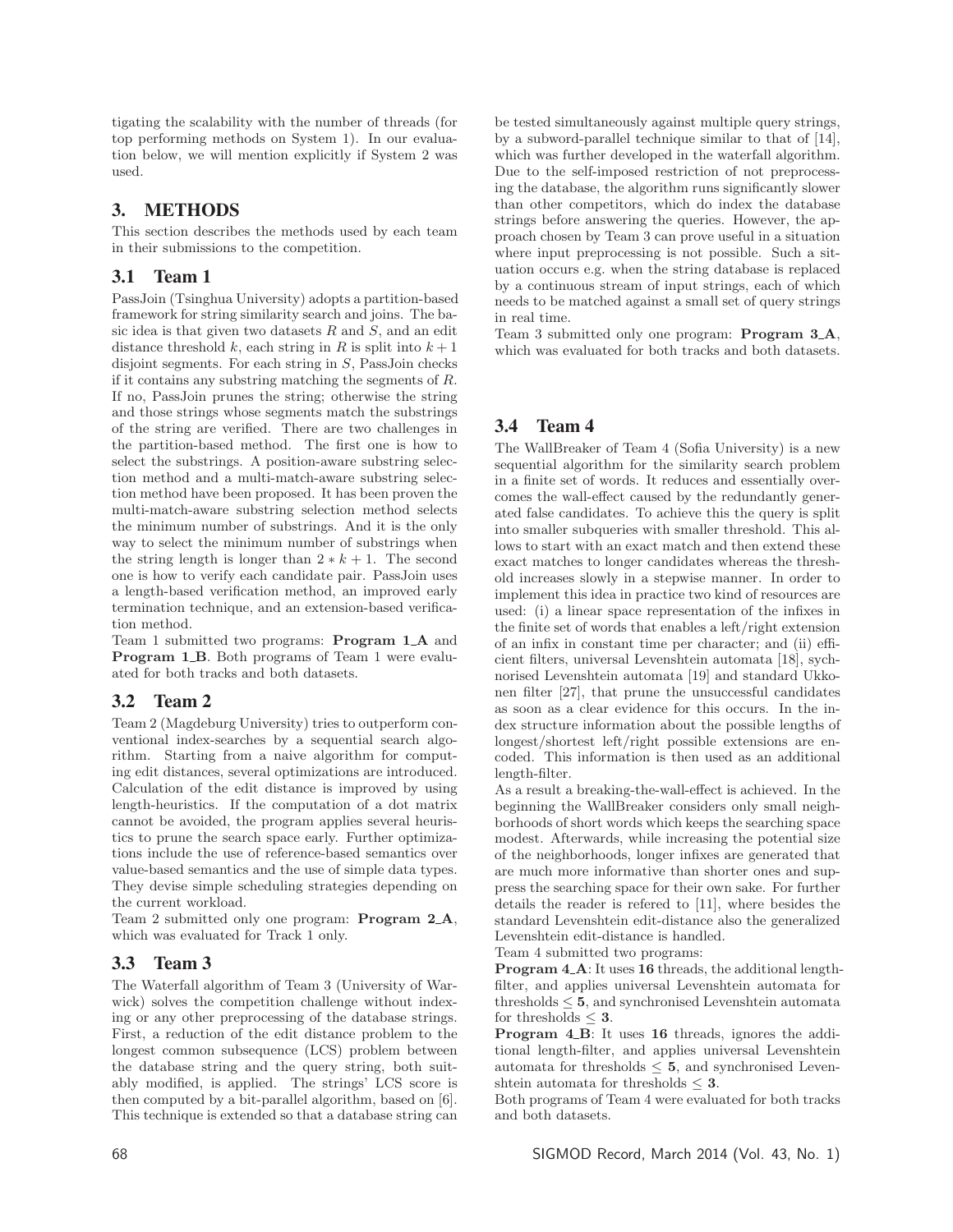#### 3.5 Team 5

The methods of Team 5 (FU Berlin) are variations of those applied in Masai [24], a tool for mapping highthroughput DNA sequencing data. First an online solution for computing edit distances using a banded version of the Myers bit-vector algorithm [21] is proposed. Team 5 is able to check in time  $O(\frac{(k+1)(n+|\Sigma|)}{m})$ , where w is the CPU word size and  $\Sigma$  the string alphabet, if two strings of length m and n (w.l.o.g.  $m < n$ ) are within edit distance  $k$ . Then they propose to index multiple queries in a radix tree and backtrack them into the radix (or suffix) tree of the database. In practice, radix (and suffix) trees are replaced by simpler radix (and suffix) arrays. Multiple backtracking is parallelized with static load balancing and work queues. Finally, as proposed by Navarro and Baeza-Yates [21], a filtering method partitioning queries into approximate seeds is implemented. Such a filtering method combines the previous two methods and works well up to moderate error rates. The programs are implemented in C++ and OpenMP using the SeqAn library.

Team 5 submitted four programs:

**Program 5\_A**: An online algorithm.

**Program 5\_B:** Partitioning with minimum seed length (10 for READS, 4 for CITIES)

**Program 5<sub></sub>C**: Partitioning with minimum seed length (13 for READS, 5 for CITIES)

**Program 5<sub></sub>D**: Partitioning with minimum seed length (15 for READS, 6 for CITIES)

#### 3.6 Team 6

The submission of Team 6 (IIT Kanpur) uses deletion neighborhoods [25]. A k-neighborhood is generated for every string  $s \in S$ . Every string in the k-neighborhood is referred to as a key. The underlying index structure is a hash-table which maintains an inverted index on the keys. In order to circumvent the large space requirement, the program only indexes an  $L_s$ -length suffix for each key. Given a query string  $q$  and an edit distance threshold k, first the k-neighborhood of  $q$ ,  $N_q$ , is generated. The list corresponding to every key in  $N_q$  is obtained from the index structure. A union of these lists is guaranteed to be a superset of the answer set  $SEARCH(S, q, k)$ . For each string s in the generated candidate list, the program uses a length-threshold aware distance computation to verify s. In a multi-core environment, the program partitions the entire workload into k equal parts and each part is handled by a single, dedicated thread. Team 6's idea is that deletion neighborhoods offer a powerful, selective signature scheme to process edit distance queries. Team 6 only participated in Track 1 of the competition. Further, since deletion neighborhoods are only suited for scenarios with larger alphabet size, Team 6's submission **Program 6 <sup>A</sup>** was only evaluated on CITIES dataset.

#### 3.7 Team 7

The index structure of Team 7 (Louisiana State University) consists of a generalized suffix tree (GST) and a two-level wavelet tree (WT) on its leaves. The first level WT maintains an array of starting positions of all

suffixes of GST. For each leaf of this WT, another WT for the difference between the starting position of the suffix and the string length to which it belongs to is maintained. Given  $\tau$ , r, Team 7 obtains  $\tau + k$  disjoint partitions of  $r$  aiming to balance selectivity of count filtering and frequency of partitioned segments. Then GST and WT are used to obtain inverted list of each partition pre-filtered by "Position Restricted Alignment" that combines the well-know length and position filters. All inverted lists are then merged to retrieve the strings similar to r.

Team 7 submitted only one program: **Program 7 <sup>A</sup>**, which was evaluated for Track 1 with READS only.

#### 3.8 Team 8

Team 8 (University of NSW) presents a solution based on tries, which have the advantages of small indexing space, freeness of verification, and computation sharing among strings with common prefixes. The method proposed is a simple adaptation of trie-based error-tolerant prefix matching [30]. Existing trie-based methods process a query by incrementally traversing the trie and maintaining a set of trie nodes (called active nodes) for each prefix of the query. One common drawback is that they have to maintain a large number of active nodes. Instead, Team 8 records only a small number of potentially feasible nodes as "active nodes" during query processing, which reduces the overhead of maintaining nodes and reporting results. In addition, Team 8 characterizes the essence of edit distance computation by a novel data structure named edit vector automaton, which substantially accelerates the state transition of active nodes, and therefore, improves the total query performance. Naive parallelization is added to exploit multi-core CPUs.

Team 8 submitted only one program: **Program 8 <sup>A</sup>**, which was evaluated for Track 1 with CITIES only.

#### 3.9 Team 9

BWTSearcher of Team 9 (Northeastern University) takes advantage of a cache-aware multicore framework using Burrows-Wheeler-Transform [4]. BWTSearcher segments the whole collection of database sequences to fit to the CPU cache lines. The approximate string search algorithm is based on a partition approach. The query is decomposed into  $\tau + 1$  chunks. If P matches the text with at most  $\tau$  errors, at least one of the parts will match a substring of the text exactly. A new data structure called BWTPA is proposed to find the matching candidates. Length filter and position filter are used to prune the candidates. Team 9 proposed a reversed segment trie to merge the identical segments, which can save much duplicated computation. In addition, a look ahead algorithm is developed to support bounded edit distance and improve the verification of the candidate strings. BWTSearcher can search on any dataset, but is not optimized on DNA data, yet.

Team 9 has only one participating program: **Program 9 <sup>A</sup>**, which was evaluated on all datasets for Track 1.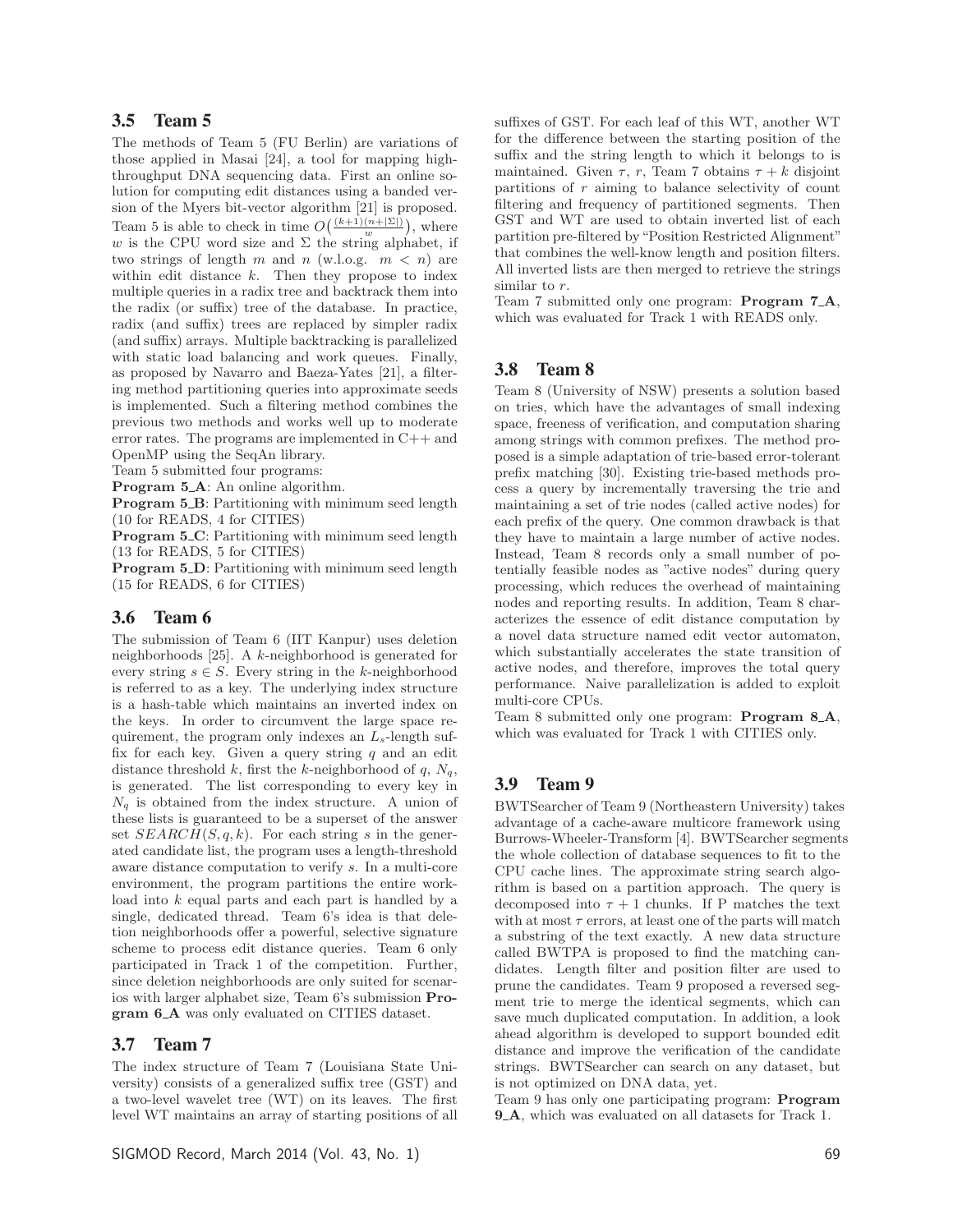|                     | <b>TINY</b> |     |      | <b>SMALL</b> |       | <b>MEDIUM</b> |       | LARGE   |         | <b>HUGE</b> |
|---------------------|-------------|-----|------|--------------|-------|---------------|-------|---------|---------|-------------|
| Prog.               |             | S   |      | S            |       | s             |       | s       |         | s           |
| 1 A                 | 0.4         | 0.2 | 1.1  | 0.4          | 10.3  | 4.3           | 34.0  | 24.5    | 108.0   | 312.1       |
| 1B                  | 0.4         | 0.2 | 1.2  | 0.4          | 10.5  | 9.5           | 33.6  | 64.9    | 100.9   | 924.7       |
| 2 A                 | 0.1         | 2.4 | 1.3  | 185.7        |       |               |       |         |         |             |
| 3 A                 | 0.0         | 1.5 | 0.0  | 4.5          | 0.3   | 289.8         | 0.7   | 1,979.8 | 2.0     | 30,898.0    |
| 4 A                 | 2.5         | 0.5 | 29.3 | 0.2          | 291.0 | 4.6           | 872.5 | 24.6    | 2,251.8 | 232.5       |
| 4 B                 | 1.7         | 0.3 | 23.0 | 0.5          | 235.2 | 5.4           | 710.3 | 27.8    | 1,754.5 | 249.0       |
| 5 A                 | 0.0         | 0.5 | 0.1  | 23.9         | 0.9   | 2.802.1       |       | ٠       |         |             |
| 5B                  | 1.4         | 0.1 | 2.4  | 0.7          | 15.8  | 8.7           | 55.4  | 51.6    | 192.2   | 580.8       |
| 5 <sup>C</sup>      | 1.4         | 0.1 | 2.4  | 1.7          | 15.7  | 31.4          | 55.3  | 95.8    | 193.9   | 761.2       |
| 5 D                 | 1.4         | 0.1 | 2.3  | 2.7          | 15.5  | 52.5          | 55.7  | 138.9   | 193.7   | 900.3       |
| $\overline{7}$<br>A | 0.5         | 0.5 | 1.1  | 0.4          | 168.4 | 13.2          | 567.8 | 62.9    | 2,710.9 | 1.587.8     |
| $9_A$               | 0.3         | 0.2 | 2.4  | 9.2          | 26.5  | 532.5         | 85.6  | 3.269.4 | 465.6   | 42.866.6    |

Figure 4: Indexing (I) and search (S) times for different READS datasets (Track 1, k varies per query) [time in seconds].

### 4. EVALUATING APPROXIMATE STRING SEARCH METHODS

In the following section we report results for all submissions for Track 1: approximate string search. We present results for READS datasets first and then for CITIES.

#### 4.1 Similarity Search for READS

In Figure 4, we show the indexing and search times for the READS dataset and random values for k (for each query in the dataset we have assigned a random number out of  $\{0, 4, 8, 12, 16\}$ . For READS-TINY and READS-SMALL most of the programs compute the results within a few seconds, with two exceptions. 2\_A, the index-less approach, needs already 185 seconds for answering READS-SMALL. For READS-MEDIUM, 2 A did not compute a result within several hours, so it was not evaluated on the larger datasets. Program 5 A, another index-less approach, needs 23.9 seconds for READS-SMALL and around 45 minutes for READS-MEDIUM. Therefore, 5 A was not tested on READS-LARGE and READS-HUGE.

The fastest programs for READS-HUGE are  $4.A$  and 4 B, taking 232.5 and 249.0 seconds, respectively. The third program is  $1_A$ , which needs  $312.1$  seconds. However, the indexing time of  $1_\mathbf{\_A}$  is around 20 times shorter than the indexing time for 4\_A and 4\_B. Programs 1\_B, 5<sub>-B</sub>, 5<sub>-C</sub>, and 5<sub>-D</sub> need 10 to 15 minutes for READS-HUGE. Program 3 A, which does not use an index structure, already needs 8 hours to compute all solutions for READS-HUGE.

In Figure 16, we show search times for different values of k and the dataset READS-MEDIUM. The indexing time for all the programs is independent of the value of  $k$ , and is shown in Figure 4. Except 3\_A and 9\_A, all programs can compute the results set for  $k \leq 8$  within few seconds. The best program for  $k = 16$  is 4.A, needing only 17.8 seconds, followed by 4<sub>-B</sub> and 1<sub>-A</sub>. For all values of k, 4. A is among the fastest programs, only clearly outperformed by 1.4 for  $k = 12$ .

We have further analyzed the effect of batch-processing for all programs for READS-MEDIUM and  $k = 4$ , except 2 A. In Figure 15, the average time per query for different numbers of queries is shown. It can be seen

|               |       | 8 threads |         | 24 threads |         | 80 threads |         |
|---------------|-------|-----------|---------|------------|---------|------------|---------|
| <b>READS-</b> | Prog. |           | s       |            | s       |            | s       |
|               | 1 A   | 16.6      | 4.1     | 15.8       | 1.8     | 14.6       | 1.2     |
| <b>MEDIUM</b> | 4 A   | 510.6     | 4.9     | 527.2      | 2.0     | 639.4      | 1.5     |
|               | $5_B$ | 25.0      | 14.7    | 24.9       | 17.4    | 18.1       | 16.6    |
|               | $1_A$ | 47.4      | 26.3    | 48.3       | 10.9    | 47.8       | 7.0     |
| LARGE         | 4_A   | 1,851.3   | 27.0    | 1.518.6    | 12.8    | 1,740.8    | 8.1     |
|               | $5_B$ | 93.7      | 80.0    | 66.1       | 81.8    | 66.0       | 91.2    |
|               | 1 A   | 131.8     | 371.7   | 134.9      | 137.7   | 131.1      | 82.1    |
| HUGE          | 4_A   | 4.290.4   | 245.3   | 3.718.7    | 87.2    | 4.096.2    | 42.8    |
|               | $5_B$ | 301.2     | 1,237.5 | 240.3      | 1,186.4 | 2,172.2    | 1,403.7 |

Figure 5: Search times for READS on System 2 [time in seconds].

|       | <b>TINY</b> |     |      | <b>SMALL</b> |       | <b>MEDIUM</b> |       | LARGE   |                          | <b>HUGE</b> |
|-------|-------------|-----|------|--------------|-------|---------------|-------|---------|--------------------------|-------------|
| Prog. | ı           | S   | ı    | s            | ı     | s             | ı     | S       | ı                        | s           |
| 1 A   | 0.1         | 0.5 | 0.1  | 0.4          | 0.2   | 0.9           | 0.9   | 18.2    | 1.9                      | 59.9        |
| 1B    | 0.1         | 0.4 | 0.1  | 0.4          | 0.2   | 0.9           | 0.9   | 17.7    | 1.7                      | 46.8        |
| 2 A   | 0.0         | 0.5 | 0.0  | 4.0          | 0.1   | 23.6          | 0.2   | 228.3   |                          |             |
| 3 A   | 0.0         | 1.5 | 0.0  | 3.0          | 0.0   | 6.1           | 0.1   | 41.2    | 0.2                      | 109.6       |
| 4 A   | 2.3         | 0.2 | 3.9  | 0.7          | 7.0   | 1.6           | 25.0  | 28.5    | 39.7                     | 69.2        |
| 4 B   | 1.1         | 0.5 | 3.9  | 0.7          | 7.0   | 1.6           | 24.5  | 28.4    | 39.9                     | 67.3        |
| 5 A   | 0.0         | 2.0 | 0.0  | 39.0         | 0.0   | 176.5         | 0.1   | 3.623.9 | $\overline{\phantom{a}}$ |             |
| 5 B   | 2.4         | 1.1 | 2.4  | 14.6         | 2.5   | 53.8          | 2.7   | 1.018.9 | 3.1                      | 4,903.0     |
| 5 C   | 2.4         | 1.1 | 2.4  | 13.6         | 2.4   | 44.7          | 2.7   | 1,088.8 | 3.2                      | 4,387.4     |
| 5 D   | 2.4         | 1.6 | 2.4  | 14.6         | 2.5   | 43.2          | 2.7   | 1.062.3 | 3.1                      | 3.097.0     |
| 6 A   | 13.0        | 0.5 | 63.2 | 1.3          | 126.3 | 2.8           | 562.4 | 16.0    | 1.206.3                  | 248.3       |
| 8 A   | 0.0         | 0.5 | 0.1  | 1.4          | 0.2   | 5.4           | 1.0   | 107.9   | 2.0                      | 445.5       |
| $9_A$ | 0.1         | 0.5 | 0.1  | 0.9          | 0.2   | 2.5           | 1.1   | 15.2    | 1.6                      | 137.5       |

Figure 6: Indexing (I) and search (S) times for different CITIES datasets [time in seconds].

that for most programs, the average query answering time per query is reduced, if the number of queries is increased. For a large number of queries, the programs of Team 1 and Team 4 have the shortest time per query. We have further evaluated the three top-performing programs on our second evaluation environment System 2 with a different number of threads. Each program was preset to use 8, 24, and 80 threads, respectively. In Figure 5, the results of the evaluation are shown. It can be seen that 1\_A and 4\_A scale quite well with the number of threads: if the number of threads is increased by 3 (8 to 24), the search time is reduced by a factor larger than 2. The improvement from 24 threads to 80 threads is not as big any more. For 5\_B there is almost no effect when increasing the number of threads. Their multiple backtracking algorithm is not straightforward to parallelize and the static load-balancing approach doesn't scale well. In this scenario it is probably easier to abandon multiple backtracking and go back to "standard" single backtracking, to allow a query-by-query parallelization.

#### 4.2 Similarity Search for CITIES

In Figure 6, we show the indexing and search times for the CITIES dataset and random values for k. For CITIES-TINY and CITIES-SMALL most of the programs compute the results within a few seconds. The only exception are the programs of Team 5, which need already 13.6 -39.0 seconds for CITIES-SMALL. All programs were tested on all datasets, with two exceptions. Programs 2 A and 5 A did not return a result for CITIES-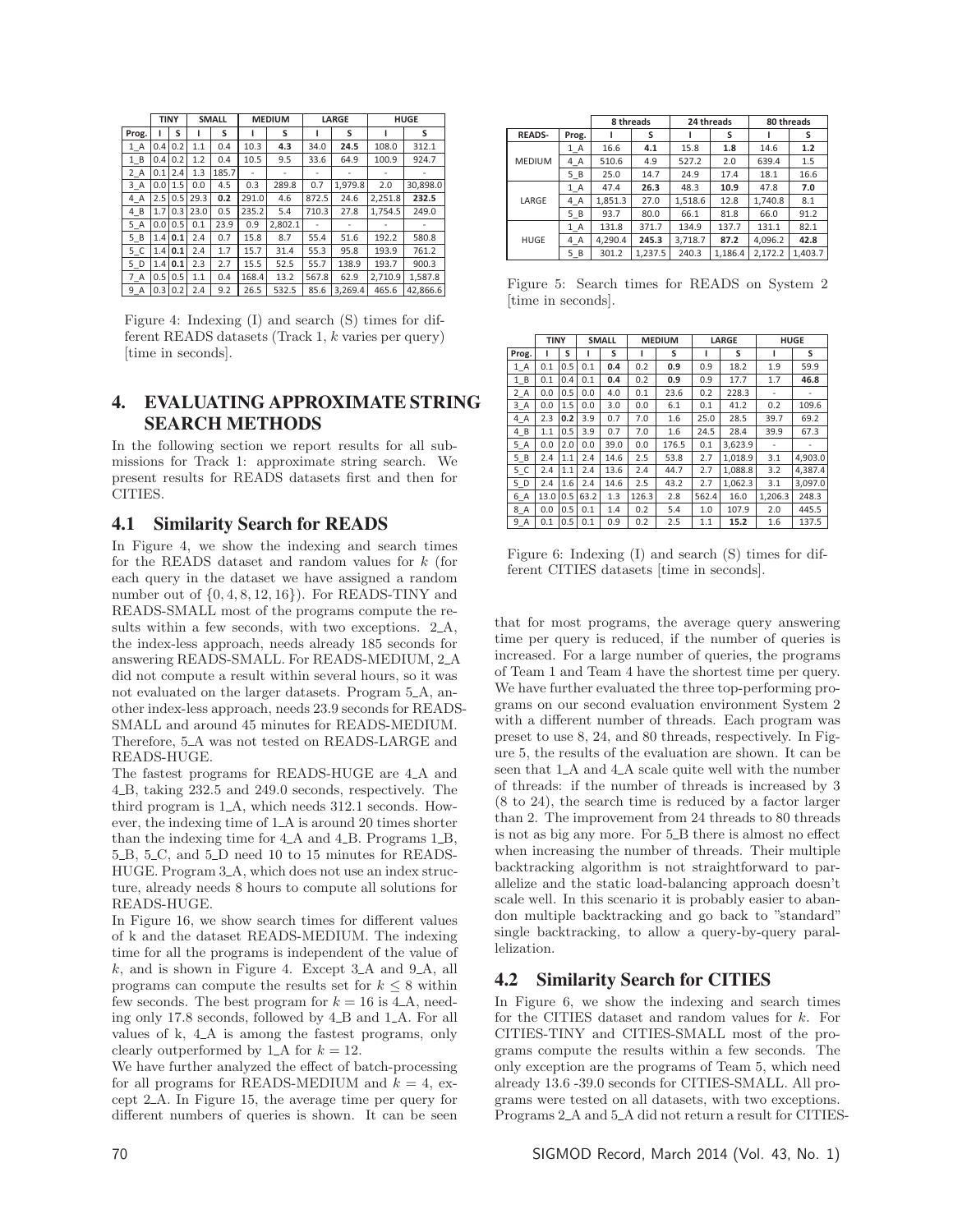|               |        | 8 threads |        |        | 24 threads | 80 threads |        |
|---------------|--------|-----------|--------|--------|------------|------------|--------|
| CITIES-       | Progr. |           | s      |        | s          |            | s      |
|               | 1 A    | 0.21      | 0.57   | 0.22   | 0.24       | 0.27       | 0.19   |
| <b>MEDIUM</b> | 4 A    | 10.25     | 0.95   | 10.26  | 0.38       | 10.31      | 0.23   |
|               | 5B     | 0.77      | 158.15 | 1.20   | 133.68     | 1.36       | 103.95 |
| LARGE         | 1 A    | 1.123     | 12.84  | 1.042  | 5.341      | 1.143      | 3.222  |
|               | 4 A    | 33.283    | 17.68  | 33.353 | 7.297      | 33.686     | 4.377  |
| <b>HUGE</b>   | 1 A    | 2.225     | 43.615 | 2.226  | 19.679     | 2.247      | 11.529 |
|               | 4 A    | 52.903    | 57.473 | 53.53  | 28.283     | 53.175     | 21.057 |

Figure 7: Search times for CITIES on System 2 [time in seconds].

HUGE within several hours. Indexing times are quite short for all programs, except 6<sub>-</sub>A, which almost spends 20 minutes on indexing CITIES-HUGE.

The fastest program for CITIES-HUGE is 1\_B, needing  $46.8$  seconds. It is closely followed by  $1_A$ ,  $4_A$ , and 4 B. The programs of Team 5 are the slowest for CITIES, which probably means that their approach is better suited to deal with small-alphabets.

In Figure 17, the search times for CITIES-MEDIUM and different values of k are shown. Programs  $1.A$  and 1<sub>-B</sub> are always among the fastest.

We have further evaluated the three top-performing programs on our second evaluation environment System 2 with a different number of threads. In Figure 7, the results are shown. The results are very similar to the results of READS: Program 1\_A and 4\_A scale well from 8 to 24 threads and quite good for 24 threads to 80 threads. Program 5 B does not scale as well as the other two (and was not tested for CITIES-LARGE and CITIES-HUGE).

Figure 8 shows a comparison of indexing times vs. search times for READS-HUGE and CITIES-HUGE for System 1.

# 5. EVALUATING APPROXIMATE STRING JOIN METHODS

In the following section we report on results of all submissions for Track 2: approximate string join. Again, we present results for READS datasets first and then for CITIES.

### 5.1 Similarity Join for READS

In Figure 18 and Figure 20, we show the join times for the READS dataset, for  $k = 0$  (a) and  $k = 16$  (b), respectively.

For  $k = 0$ , all programs have been tested for all datasets, except from 5<sub>-</sub>A. Program 5<sub>-</sub>A already needs around 30 minutes to perform a join on READS-SMALL. The fastest programs need less than 10 seconds to perform a self-join on READS-HUGE:  $1_A$  and  $1_B$ . For  $k=16$ , most programs could only be tested until READS-SMALL. Two programs were evaluated in READS-HUGE: Program 1 A needed 22.9 hours and Program 4 A needed 41.5 hours.

We report the join times for READS-HUGE and different values for k in Figure 9. Programs 3 A and 9 A already need more than 20 hours to perform a 4 approximate self-join on READ-HUGE. The best performing method is implemented in Program  $1_A$ .

SIGMOD Record, March 2014 (Vol. 43, No. 1) 71

We have further evaluated the three top-performing programs on our second evaluation environment System 2 with a different number of threads. In Figure 21, the results are shown. For all programs a higher number of threads reduces the runtime. It is interesting to see that with an increasing value of  $k$ , the effect is bigger than with small numbers. We conjecture that the overhead of setting up the threads and synchronization is dominating for smaller k.

### 5.2 Similarity Join for CITIES

Join times for the CITIES dataset are reported in Figure 22 for  $k = 0$  and in Figure 19 for  $k = 4$ . Apart from Program 5 A, all programs finished to compute an exact self-join on all CITIES datasets. Program 1\_A is the fastest program in each case. Team 4's programs are ranked second. Program 3 A finishes third, which is quite remarkable for an index-less approach.

The join times for CITIES-HUGE and different values of  $k$  are reported in Figure 10. Program  $1-A$  is the best for all values of k, except for  $k = 1$ , where it is outperformed slightly by 1<sub>-B</sub>. We did not test the index-less approach 5 A.

We have further evaluated the three top-performing programs on our second evaluation environment with a different number of threads. In Figure 23, the results are shown. For all programs a higher number of threads reduces the runtime. The results show a similar behavior as when joining READS: it seems that performing a  $\chi$  ioin with a small k usually is better with a small number of threads, while for larger values of  $k$  it makes indeed sense to use parallelism.

### 6. POST-COMPETITION ANALYSIS

The main results of our competition are shown in Figure 11. For each task and dataset we list the techniques used by the three top performing teams. The partitioning and pruning techniques of Team 1 show the best performance for three out of four problems. Only for searching our READS dataset, the acyclic word graph of Team 4 slightly outperforms Team 1's techniques. In the following we discuss our results and relate them to existing work not covered by the competition.

#### 6.1 Additional algorithms

We compare the results of the competition to existing tools for approximate string search. We only take into account non-dominated methods from Figure 1, for which no participant of our competition had a direct contribution. The only such non-dominated method is SSI [9]. In addition, we test two other methods: Flamingo [3], which is often used as baseline for evaluation, and Pearl [23], a prefix tree index. The results are shown in Figure 12, together with the comparison of the best three ranked programs from our competition. Unfortunately, Flamingo has only implemented approximate search, no approximate join. We run Flamingo with the standard configuration (filters as set by the Getting-Started-example) and different length of q-grams. Index and search times are considerably longer than many of the competitors in our competition. However,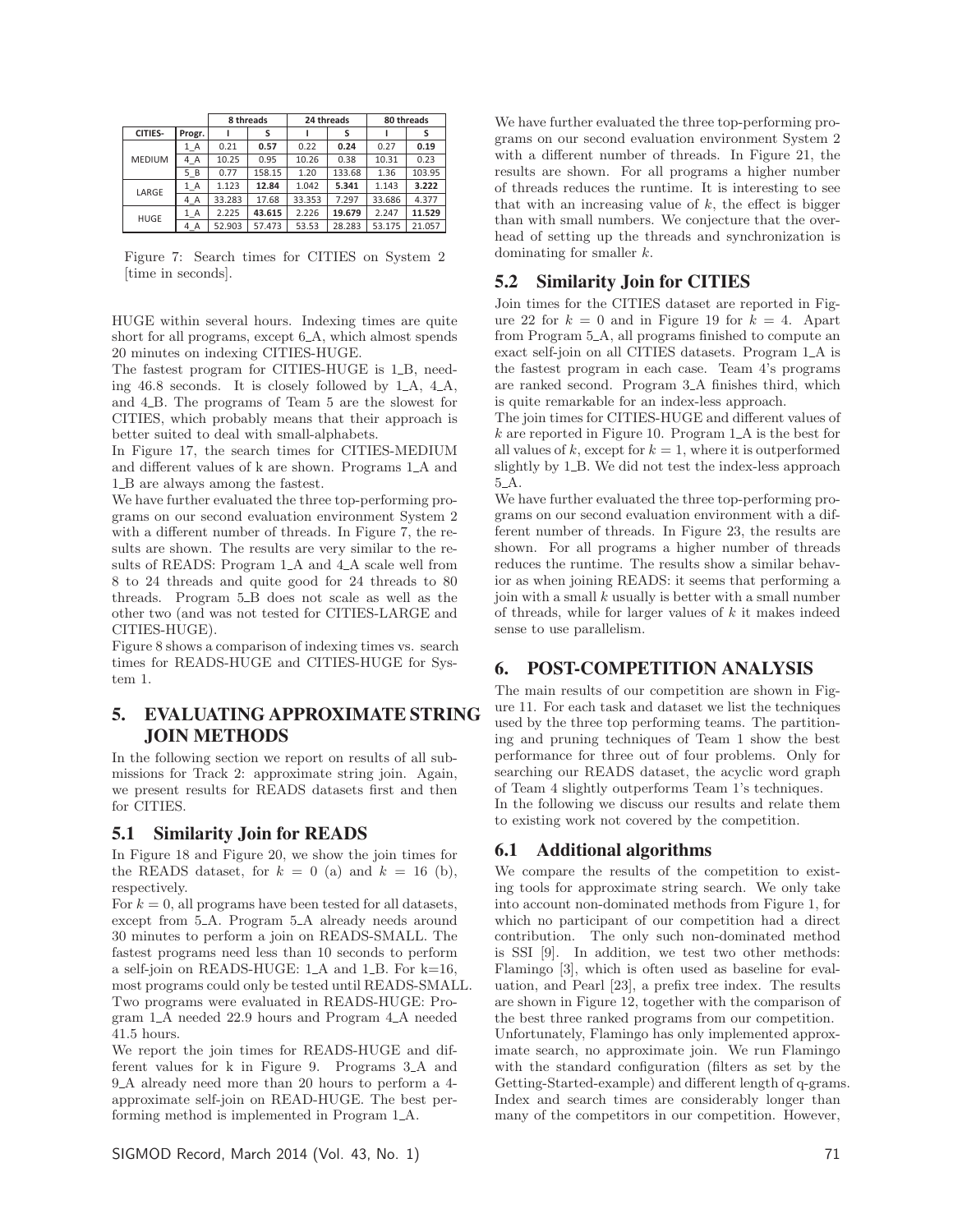

Figure 8: Search/Indexing times for READS-HUGE (left) and CITIES-HUGE (right) [time in seconds].

|                |       | READS-HUGE (time in minutes!) |         |         |          |  |  |  |  |  |  |
|----------------|-------|-------------------------------|---------|---------|----------|--|--|--|--|--|--|
| Prog.          | $k=0$ | $k = 4$                       | $k = 8$ | $k=12$  | $k = 16$ |  |  |  |  |  |  |
| $1_A$          | 0.2   | 1.0                           | 3.7     | 84.4    | 1,377.3  |  |  |  |  |  |  |
| $1_B$          | 0.2   | 0.9                           | 8.9     | 231.0   |          |  |  |  |  |  |  |
| $3_A$          | 258.8 | 5,760.0                       | ۰       | ٠       | -        |  |  |  |  |  |  |
| $4_A$          | 37.6  | 41.3                          | 81.2    | 220.8   | 2,489.1  |  |  |  |  |  |  |
| $4_B$          | 29.4  | 31.4                          | 75.7    | 214.1   |          |  |  |  |  |  |  |
| $5_A$          |       |                               |         |         |          |  |  |  |  |  |  |
| 5B             | 0.5   | 12.4                          | 126.7   | 2,590.4 | ۰        |  |  |  |  |  |  |
| 5 <sub>C</sub> | 0.5   | 12.1                          | 111.9   | ٠       | ٠        |  |  |  |  |  |  |
| 5 <sub>D</sub> | 0.5   | 12.3                          | 74.9    | ٠       | -        |  |  |  |  |  |  |
| 9 A            | 5.5   | 1.197.5                       |         |         |          |  |  |  |  |  |  |

Figure 9: Join times for READS-HUGE and different k [time in minutes].

|                     |       | <b>CITIES-HUGE</b> |         |          |          |  |  |  |  |  |
|---------------------|-------|--------------------|---------|----------|----------|--|--|--|--|--|
| Prog.               | $k=0$ | $k = 1$            | $k=2$   | $k = 3$  | $k = 4$  |  |  |  |  |  |
| $1_A$               | 1.0   | 1.9                | 6.1     | 50.1     | 345.5    |  |  |  |  |  |
| $1_B$               | 1.1   | 1.8                | 6.8     | 53.8     | 353.0    |  |  |  |  |  |
| $3_A$               | 588.1 | 564.1              | 655.8   | 847.6    | 1,700.0  |  |  |  |  |  |
| $4_A$               | 40.9  | 45.5               | 81.2    | 440.6    | 945.0    |  |  |  |  |  |
| 4 B                 | 39.7  | 42.2               | 78.8    | 418.3    | 942.0    |  |  |  |  |  |
| 5B                  | 11.3  | 78.3               | 1,719.2 |          |          |  |  |  |  |  |
| 5C                  | 11.3  | 37.1               | 726.2   | 11,462.5 |          |  |  |  |  |  |
| 5 D                 | 11.4  | 32.8               | 785.9   |          | -        |  |  |  |  |  |
| $8_A$               | 3.3   | 21.2               | 218.2   | 3,339.2  | 21,230.0 |  |  |  |  |  |
| 9<br>$\overline{A}$ | 10.9  | 28.9               | 198.7   | 1.912.9  |          |  |  |  |  |  |

Figure 10: Join times for CITIES-HUGE and different k [time in seconds].

note that Flamingo makes only use of one thread and the memory footprint seems to be very small. Possibly, performance of Flamingo can be further improved by additional filters. We have tested SSI only on the READS datasets. For each CITIES dataset, SSI stopped with a insufficient memory exception. This might be a bug affecting the handling of large alphabets.

The best programs from our competition outperform these tools by a factor of 1000 and more for READS-MEDIUM and a factor of 50 and more for CITIES-HUGE. In addition, we have evaluated Pearl for joining GEONAMES datasets: Even for GEONAMES-MEDIUM and  $k = 4$ , Pearl needs more than 1 hour to compute the self-join, while 1\_A needs less than 2 minutes. Given the existing evaluation results from Figure 1, for each non-dominated method either one of its authors has contributed to our competition (Pass-Join, Trie-Join, PPJoin, NGPP) or the method (SSI) was shown to be way less scalable than our best programs. Therefore, we believe that our analysis represents the state-of-the-art

|                         | place | <b>READS</b>                   | <b>CITIES</b>                      |
|-------------------------|-------|--------------------------------|------------------------------------|
| c                       |       | 4 A (acyclic word graph)       | 1_A (partitioning and pruning)     |
| ٢<br>ಸ                  |       | 1_A (partitioning and pruning) | 4_A (acyclic word graph)           |
| 9                       |       | 5_B (radix/Suffix trees)       | 3 A (bit-parallel LCS computation) |
|                         |       | 1_A (partitioning and pruning) | 1_A (partitioning and pruning)     |
| 크.<br>$\circ$<br>$\sim$ |       | 4 A (acyclic word graph)       | 4 B (acyclic word graph)           |
|                         |       | 5 B (radix/Suffix trees)       | 3 A (bit-parallel LCS computation) |

Figure 11: Overall ranking for search and join.

| <b>CITIES:</b>      |       | <b>SMALL</b> |       | <b>MEDIUM</b> |         | <b>HUGE</b> |
|---------------------|-------|--------------|-------|---------------|---------|-------------|
| Prog.               | Index | Search       | Index | Search        | Index   | Search      |
| Flamingo   q   = 2  | 0.1   | 4.7          | 0.2   | 26.6          |         |             |
| Flamingo $ q =3$    | 0.2   | 7.6          | 0.4   | 42.8          |         |             |
| Flamingo   q   = 4  | 0.2   | 9.7          | 0.5   | 55.4          |         |             |
| Pearl               | 2.9   | 33.5         | 6.4   | 74.9          | 99.4    | 2,541.1     |
| SSI                 |       |              |       |               |         |             |
| $\overline{1}$<br>B | 0.1   | 0.4          | 0.2   | 0.9           | 1.7     | 46.8        |
| 4<br>B              | 3.9   | 0.7          | 7.0   | 1.6           | 39.9    | 67.3        |
| 3 A                 | 0.0   | 3.0          | 0.0   | 6.1           | 0.2     | 109.6       |
|                     |       |              |       |               |         |             |
| <b>READS:</b>       |       | <b>SMALL</b> |       | <b>MEDIUM</b> |         | <b>HUGE</b> |
| Prog.               | Index | Search       | Index | Search        | Index   | Search      |
| Flamingo $ q =5$    | 2.1   | 45.9         |       |               |         |             |
| Flamingo $ q =6$    | 2.3   | 44.1         | 36.8  | 6.052.2       |         |             |
| Flamingo $ q =7$    | 3.0   | 443.7        |       |               |         |             |
| Pearl               | 10.1  | 3,567.0      |       |               |         |             |
| SSI                 | 0.4   | 27.7         | 1.2   | 5,032.1       |         |             |
| 4 A                 | 29.3  | 0.2          | 291.0 | 4.6           | 2.251.8 | 232.5       |
| Α<br>1              | 1.1   | 0.4          | 10.3  | 4.3           | 108.0   | 312.1       |

Figure 12: Indexing and Search times for Flamingo, Pearl, and SSI [time in seconds].

in string similarity search and join.

#### 6.2 Memory usage

We show the peak main memory usage with respect to READS-Huge in Figure 24. Programs 5\_B, 5\_C, and 5 D only use around 13.6 GB of main memory, followed by 3 A with 15.6 GB. The maximum amount of main memory is used by 9<sub>-</sub>A with 40.6 GB. The average main memory is 24.2 GB, which means that all the programs make use of roughly half of the main memory available.. In Figure 25, the peak main memory usage for the dataset CITIES-HUGE is shown. Most of the programs show modest memory usage; the average is only 6 GB. The most main memory is used by Program 6 A: 24.7 GB, followed by 4\_A and 4\_B with 12-13 GB. Program 9 A only uses 0.6 GB of main memory. Thus, most of the main memory is left unused. We conjecture that it might be possible to further improve query answering times for some techniques by pre-computation of more sophisticated index structures.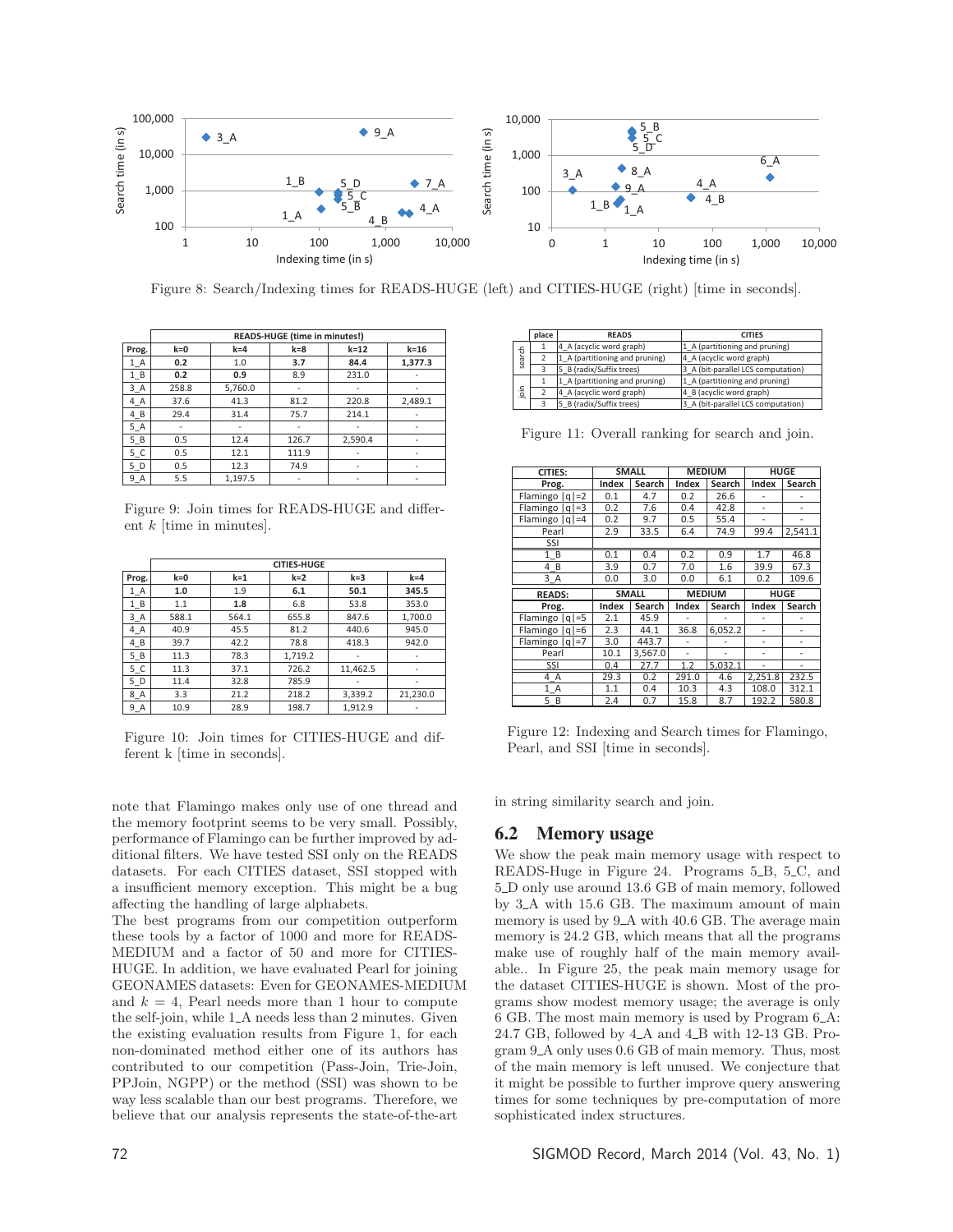

Figure 13: Searching CITIES-LARGE: number of active threads from the beginning of the program until its termination. Note that all the programs had a different run time, the x-axis has a different scale for each program.



Figure 14: Joining READS-Medium with k=4: number of active threads from the beginning of the program until its termination.

#### 6.3 CPU utilization

In Figure 13, the number of active threads is shown over time when searching CITIES-LARGE. The graphs of 1<sub>-</sub>A, 4<sub>-</sub>B, 5<sub>-</sub>C, and 5<sub>-</sub>D are not shown since they are very similar to  $1\_B$ ,  $4\_A$ ,  $5\_B$ , and  $5\_B$ , respectively. Most of the programs start preprocessing with one thread and then increase the number of threads. Program 3<sub>-A</sub> is the only program which does not follow this pattern. Load scheduling of programs 1<sub>-B</sub> and 4<sub>-A</sub> can possibly be improved, since these programs do not make constant use of the full number of available cores. Program  $4-A$ has a long single-thread preprocessing phase; queries are answered using 16 threads.

In Figure 14, the number of active threads is shown over time when joining READS-MEDIUM with  $k = 4$ . The graphs of  $1-A$ ,  $4-B$ ,  $5-C$ , and  $5-D$  are not shown since they are very similar to  $1\_B$ ,  $4\_A$ ,  $5\_B$ , and  $5\_B$ , respectively. The overall join time for 1\_B is only few seconds, so the graph is not as stable as the other ones. For Program  $4A$  and  $5B$  the preprocessing phase can be clearly identified (with only one thread). Program 4 A makes use of 16 threads again instead of only 8. Program 9<sub>-</sub>A uses 8 threads for most of the time. (only the first few seconds are run with only one thread).

#### 6.4 Redundancy

The official rules allowed to serialize the same answer several times: sometimes the same result is found by different components of a search algorithm independently. In Figure 26, we analyze the redundancy in the results. The programs of Team 4 and Team 5 report answers

SIGMOD Record, March 2014 (Vol. 43, No. 1) 73

several times (in average 4-6 times). All other programs report each answer only once (baseline 100 percent).

### 7. CONCLUSION

We believe that our evaluation gives a fairly representative picture of the state-of-the-art in string similarity search and join for different data set sizes, different alphabet sizes, and different error thresholds.. Based on our datasets and competing programs, we conclude that an error rate of 20-25% pushes today's techniques to the limit. For instance, self-joining a set of 15.000.000 sequence reads of length 100 with an edit distance threshold  $k = 16$  takes almost one day even for the best participant. However, the final result has more than 50.000.000 entries, which makes the usefulness of such queries in real applications questionable.

Our experiments showed that many participants used less main memory than available. The effect is perspicuous for our CITIES dataset: more than half of the competitors used less than 10 percent of the main memory. An interesting lead for future research are indexing strategies that make full use of existing main memory. Even for smaller datasets, query answering times might be further reduced by more precomputation at indexing time.

Although we have ranked programs based on search time, we have also measured indexing time separately. We found that indexing times vary a lot between implementations; in addition many programs use only one thread for indexing. Another point that could be improved as revealed by our analysis is to improve thread utilization, especially for current hardware with their quickly increasing number of cores.

It is interesting to note that the three top performing teams use difference techniques. Combining these techniques, e.g. the bit-parallel LCS computation from Team 3 with the pruning techniques of Team 1, could probably reduce search and join times beyond the stateof-the-art.

#### 8. ACKNOWLEDGMENTS

We thank Nikolaus Augsten for his insightful comments on a draft version of this paper. In addition, we thank Thomas Stoltmann for providing us Figure 1.

#### 9. REFERENCES

- [1] A. Arasu, V. Ganti, and R. Kaushik. Efficient exact set-similarity joins. In PVLDB, VLDB '06, pages 918–929. VLDB Endowment, 2006.
- [2] R. J. Bayardo, Y. Ma, and R. Srikant. Scaling up all pairs similarity search. In Proceedings of the 16th international conference on World Wide Web, WWW '07, pages 131–140, New York, NY, USA, 2007. ACM.
- [3] A. Behm, R. Vernica, S. Alsubaiee, S. Ji, J. Lu, L. Jin, Y. Lu, and C. Li. UCI Flamingo Package 4.1, 2010.
- [4] M. Burrows and D. J. Wheeler. A block-sorting lossless data compression algorithm. Technical report, Digital SRC Research Report, 1994.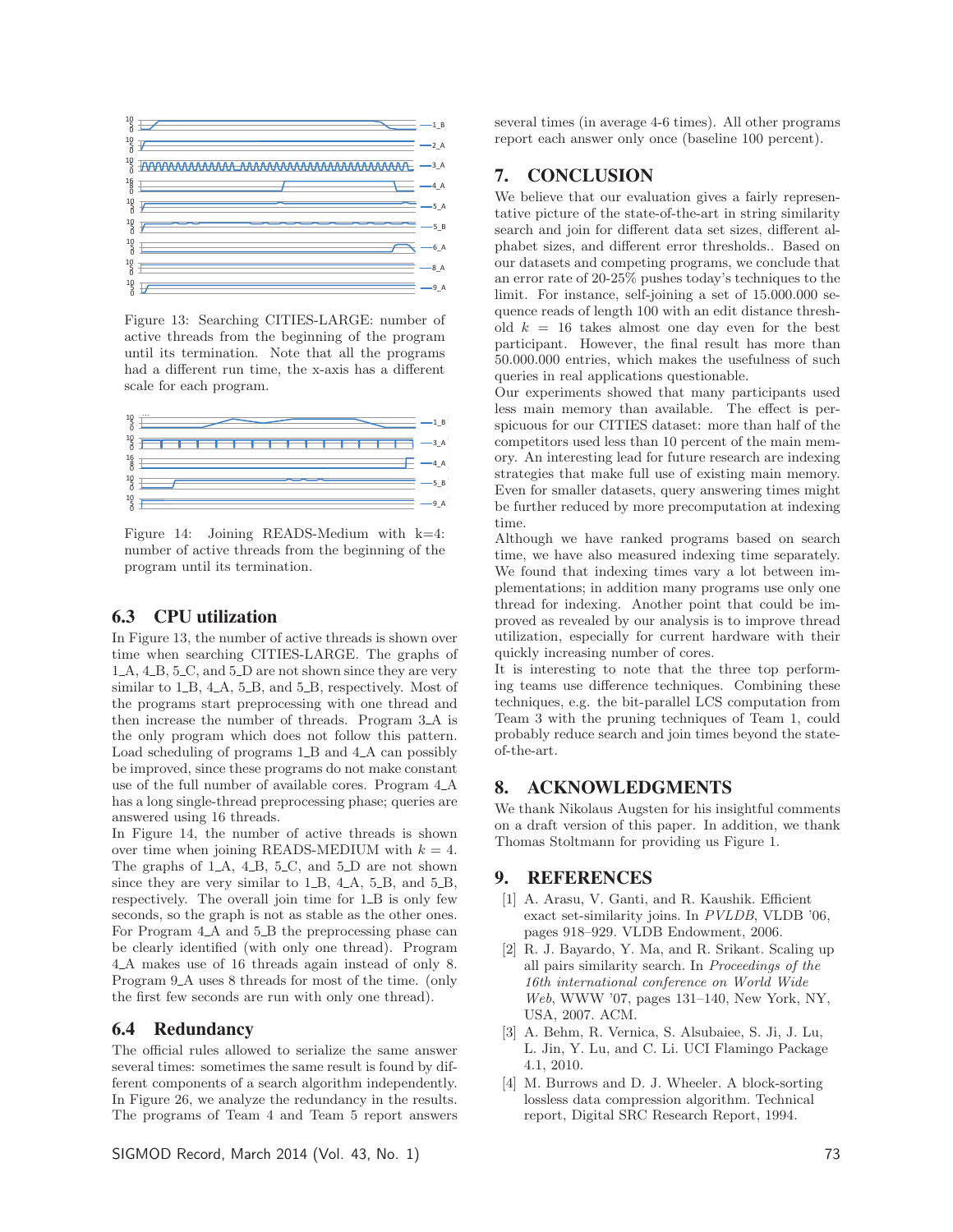- [5] P. Ciaccia, M. Patella, and P. Zezula. M-tree: An efficient access method for similarity search in metric spaces. In PVLDB, VLDB '97, pages 426–435, San Francisco, CA, USA, 1997. Morgan Kaufmann Publishers Inc.
- [6] M. Crochemore, C. S. Iliopoulos, Y. J. Pinzon, and J. F. Reid. A fast and practical bit-vector algorithm for the Longest Common Subsequence problem. Information Processing Letters, 80(6), Dec. 2001.
- [7] D. Dey, S. Sarkar, and P. De. A distance-based approach to entity reconciliation in heterogeneous databases. IEEE Trans. Knowl. Data Eng., 14(3):567–582, 2002.
- [8] J. Feng, J. Wang, and G. Li. Trie-join: a trie-based method for efficient string similarity joins. The VLDB Journal, 21(4):437–461, 2012.
- [9] D. Fenz, D. Lange, A. Rheinländer, F. Naumann, and U. Leser. Efficient similarity search in very large string sets. In A. Ailamaki and S. Bowers, editors, Scientific and Statistical Database Management, volume 7338 of Lecture Notes in Computer Science, pages 262–279. Springer Berlin Heidelberg, 2012.
- [10] X. Ge and P. Smyth. Deformable Markov model templates for time-series pattern matching. In Proceedings of SIGKDD, pages 81–90, New York, NY, USA, 2000. ACM.
- [11] S. Gerdjikov, S. Mihov, P. Mitankin, and K. U. Schulz. Good parts first - a new algorithm for approximate search in lexica and string databases. ArXiv e-prints, Jan. 2013.
- [12] A. Gionis, P. Indyk, and R. Motwani. Similarity search in high dimensions via hashing. In PVLDB, VLDB '99, pages 518–529, San Francisco, CA, USA, 1999. Morgan Kaufmann Publishers Inc.
- [13] M. Henzinger. Finding near-duplicate web pages: a large-scale evaluation of algorithms. SIGIR '06, pages 284–291, New York, NY, USA, 2006. ACM.
- [14] H. Hyyrö, K. Fredriksson, and G. Navarro. Increased bit-parallelism for approximate and multiple string matching. ACM Journal of Experimental Algorithmics, 10, 2005.
- [15] G. Li, D. Deng, J. Wang, and J. Feng. Pass-join: A partition-based method for similarity joins. PVLDB, 5(3):253–264, 2011.
- [16] H. Li and R. Durbin. Fast and accurate short read alignment with Burrows-Wheeler transform. Bioinformatics (Oxford, England), 25(14):1754–1760, 2009.
- [17] Y. Li, A. Terrell, and J. M. Patel. WHAM: a high-throughput sequence alignment method. SIGMOD '11, pages 445–456. ACM, 2011.
- [18] S. Mihov and K. U. Schulz. Fast approximate search in large dictionaries. Computational Linguistics, 30(4):451–477, 2004.
- [19] P. Mitankin, S. Mihov, and K. U. Schulz. Deciding word neighborhood with universal neighborhood automata. Theoretical Computer Science,  $412(22):2340 - 2355$ ,  $2011$ .
- [20] I. Moraru and D. G. Andersen. Exact pattern matching with feed-forward Bloom filters. J. Exp. Algorithmics, 17(1):3.4:3.1–3.4:3.18, Sept. 2012.
- [21] G. Navarro and R. Baeza-Yates. A hybrid indexing method for approximate string matching. Journal of Discrete Algorithms, 1(1):205–239, 2000.
- [22] M. Patil, S. V. Thankachan, R. Shah, W.-K. Hon, J. S. Vitter, and S. Chandrasekaran. Inverted indexes for phrases and strings. In SIGIR 2011, pages 555–564, 2011.
- [23] A. Rheinländer and U. Leser. Scalable sequence similarity search and join in main memory on multi-cores. In Proceedings of the 2011 international conference on Parallel Processing - Volume 2, Euro-Par'11, pages 13–22, Berlin, Heidelberg, 2012. Springer-Verlag.
- [24] E. Siragusa, D. Weese, and K. Reinert. Fast and accurate read mapping with approximate seeds and multiple backtracking. Nucleic acids research, Jan. 2013.
- [25] B. S. T. Bocek, E. Hunt. Fast Similarity Search in Large Dictionaries. Technical Report ifi-2007.02, April 2007. http://fastss.csg.uzh.ch/.
- [26] A. Tiskin. Semi-local longest common subsequences in subquadratic time. J. Discrete Algorithms, 6(4):570–581, 2008.
- [27] E. Ukkonen. Algorithms for approximate string matching. Information Control, 64:100–18, 1985.
- [28] G. Wang, B. Wang, X. Yang, and G. Yu. Efficiently indexing large sparse graphs for similarity search. IEEE Trans. Knowl. Data Eng., 24(3):440–451, 2012.
- [29] W. Wang, C. Xiao, X. Lin, and C. Zhang. Efficient approximate entity extraction with edit distance constraints. SIGMOD '09, pages 759–770, New York, NY, USA, 2009. ACM.
- [30] C. Xiao, J. Qin, W. Wang, Y. Ishikawa, K. Tsuda, and K. Sadakane. Efficient error-tolerant query autocompletion. PVLDB, 2013.
- [31] C. Xiao, W. Wang, and X. Lin. Ed-join: an efficient algorithm for similarity joins with edit distance constraints. PVLDB, 1(1):933–944, Aug. 2008.
- [32] C. Xiao, W. Wang, X. Lin, and J. X. Yu. Efficient similarity joins for near duplicate detection. In Proceedings of the 17th international conference on World Wide Web, WWW '08, pages 131–140, New York, NY, USA, 2008. ACM.
- [33] C. Xiao, W. Wang, X. Lin, J. X. Yu, and G. Wang. Efficient similarity joins for near-duplicate detection. ACM Trans. Database Syst., 36(3):15, 2011.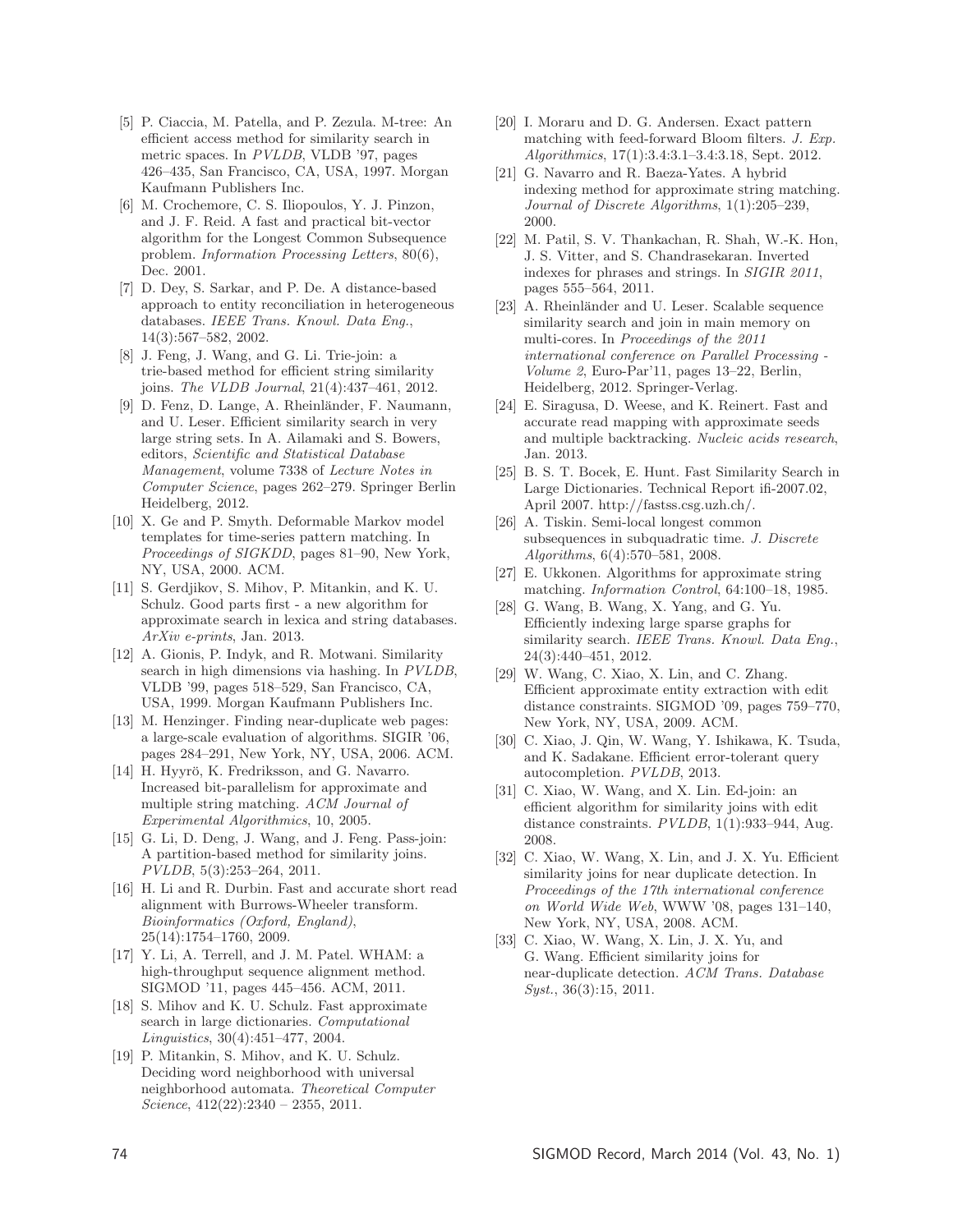|       |            | READS-MEDIUM - Number of queries |         |         |         |  |  |  |  |  |
|-------|------------|----------------------------------|---------|---------|---------|--|--|--|--|--|
| Prog. | 1          | 100                              | 10.000  | 100.000 | 200,000 |  |  |  |  |  |
| 1 A   | 199,0000   | 1.9900                           | 0.0225  | 0.0042  | 0.0031  |  |  |  |  |  |
| 1B    | 205.0000   | 2.0100                           | 0.0220  | 0.0048  | 0.0032  |  |  |  |  |  |
| 2 A   |            |                                  |         |         |         |  |  |  |  |  |
| 3A    | 1.625.0000 | 18.3100                          | 3.0682  | 4.2107  | 3.8523  |  |  |  |  |  |
| 4 A   | 83.0000    | 0.7800                           | 0.0101  | 0.0041  | 0.0035  |  |  |  |  |  |
| 4 B   | 107.0000   | 0.8700                           | 0.0101  | 0.0043  | 0.0030  |  |  |  |  |  |
| 5 A   | 50.0000    | 234.5200                         |         |         |         |  |  |  |  |  |
| 5 B   | 52.0000    | 0.2200                           | 0.0211  | 0.0160  | 0.0142  |  |  |  |  |  |
| 5 C   | 38.0000    | 0.1800                           | 0.0228  | 0.0174  | 0.0138  |  |  |  |  |  |
| 5 D   | 44.0000    | 0.2100                           | 0.0214  | 0.0155  | 0.0144  |  |  |  |  |  |
| 7 A   | 116.0000   | 1.5600                           | 0.5538  | 0.5519  | 0.5423  |  |  |  |  |  |
| $9_A$ | 279.0000   | 25.7800                          | 24.0174 | 25.8930 | 24.8394 |  |  |  |  |  |

Figure 15: Batch effect for READS-MEDIUM: Time per query for a different number of total queries (1-200,000 queries) [time in milliseconds].

|       |       |         | <b>MEDIUM</b> |        |          |
|-------|-------|---------|---------------|--------|----------|
| Prog. | $k=0$ | $k = 4$ | $k = 8$       | $k=12$ | $k = 16$ |
| 1 A   | 0.2   | 0.2     | 0.3           | 1.5    | 25.4     |
| $1_B$ | 0.2   | 0.2     | 0.4           | 3.1    | 42.1     |
| $2_A$ |       |         |               |        |          |
| $3_A$ | 2.9   | 30.9    | 136.2         | 335.8  | 972.6    |
| 4A    | 0.1   | 0.1     | 0.4           | 3.3    | 17.8     |
| $4_B$ | 0.1   | 0.1     | 0.4           | 3.5    | 20.1     |
| $5_A$ | ۰     | ٠       | ٠             | ٠      |          |
| $5_B$ | 0.1   | 0.2     | 0.9           | 19.5   | 56.4     |
| 5C    | 0.1   | 0.2     | 3.9           | 9.1    | 108.4    |
| 5D    | 0.1   | 0.2     | 5.2           | 44.7   | 160.8    |
| $7_A$ | 0.4   | 5.6     | 6.4           | 20.5   | 30.5     |
| 9A    | 117.3 | 242.0   | 242.5         | 311.2  | 1.749.3  |

Figure 16: Search times for READS-MEDIUM and different values of  $k$  [time in seconds].

|       | <b>MEDIUM</b> |         |       |         |         |  |  |
|-------|---------------|---------|-------|---------|---------|--|--|
| Prog. | $k=0$         | $k = 1$ | $k=2$ | $k = 3$ | $k = 4$ |  |  |
| $1_A$ | 0.0           | 0.0     | 0.1   | 0.5     | 3.5     |  |  |
| $1_B$ | 0.0           | 0.0     | 0.1   | 0.6     | 3.0     |  |  |
| $2_A$ | 8.0           | 7.0     | 7.2   | 16.7    | 21.3    |  |  |
| $3_A$ | 5.3           | 5.2     | 5.5   | 6.0     | 8.0     |  |  |
| 4A    | 0.0           | 0.0     | 0.1   | 0.9     | 6.2     |  |  |
| $4_B$ | 0.0           | 0.0     | 0.2   | 0.9     | 5.9     |  |  |
| $5_A$ | 178.4         | 172.8   | 154.3 | 159.9   | 194.7   |  |  |
| $5_B$ | 0.0           | 0.6     | 6.2   | 63.3    | 206.1   |  |  |
| 5C    | 0.0           | 0.7     | 9.2   | 39.1    | 199.1   |  |  |
| 5D    | 13.6          | 11.9    | 24.6  | 58.4    | 119.0   |  |  |
| 6 A   | 0.3           | 2.3     | 5.4   | 7.8     | 15.4    |  |  |
| $8_A$ | 0.1           | 0.1     | 0.6   | 4.0     | 18.4    |  |  |
| 9A    | 0.0           | 0.1     | 0.3   | 2.5     | 9.1     |  |  |

Figure 17: Search times for CITIES-MEDIUM [time in seconds].

|       | <b>READS k=0</b> |              |               |         |             |  |  |  |
|-------|------------------|--------------|---------------|---------|-------------|--|--|--|
| Prog. | TINY             | <b>SMALL</b> | <b>MEDIUM</b> | LARGE   | <b>HUGE</b> |  |  |  |
| $1_A$ | 0.5              | 1.1          | 1.6           | 4.4     | 9.6         |  |  |  |
| $1_B$ | 0.5              | 0.6          | 1.8           | 4.6     | 9.9         |  |  |  |
| $3_A$ | 2.0              | 8.3          | 200.3         | 1,836.1 | 15,531.2    |  |  |  |
| $4_A$ | 2.5              | 29.8         | 288.5         | 870.0   | 2,258.0     |  |  |  |
| $4_B$ | 2.0              | 23.8         | 234.5         | 709.9   | 1,764.5     |  |  |  |
| 5 A   | 19.5             | 1,813.8      | ٠             |         |             |  |  |  |
| 5B    | 2.5              | 3.3          | 5.2           | 9.5     | 30.8        |  |  |  |
| 5C    | 2.5              | 3.3          | 4.7           | 9.2     | 30.9        |  |  |  |
| 5D    | 2.5              | 4.0          | 5.1           | 9.2     | 30.6        |  |  |  |
| $9_A$ | 0.5              | 1.2          | 7.0           | 9.1     | 328.7       |  |  |  |

Figure 18: Join times for READS and  $k = 0$  [time in seconds].

|       | CITIES k=4  |              |               |                          |             |  |  |  |
|-------|-------------|--------------|---------------|--------------------------|-------------|--|--|--|
| Prog. | <b>TINY</b> | <b>SMALL</b> | <b>MEDIUM</b> | <b>LARGE</b>             | <b>HUGE</b> |  |  |  |
| 1 A   | 0.7         | 3.0          | 10.5          | 117.0                    | 345.5       |  |  |  |
| $1_B$ | 0.9         | 3.0          | 11.0          | 119.5                    | 353.0       |  |  |  |
| $3_A$ | 6.5         | 31.0         | 68.5          | 577.0                    | 1,700.0     |  |  |  |
| 4_A   | 2.0         | 17.0         | 54.0          | 807.0                    | 945.0       |  |  |  |
| $4_B$ | 2.5         | 17.0         | 57.5          | 810.0                    | 942.0       |  |  |  |
| 5 A   | 10.4        | 205.5        | 982.5         | $\overline{\phantom{a}}$ |             |  |  |  |
| $5_B$ | 13.8        | 241.0        | 920.5         | -                        |             |  |  |  |
| 5C    | 15.0        | 226.5        | 926.0         | $\overline{\phantom{a}}$ | -           |  |  |  |
| 5 D   | 22.6        | 266.0        | 838.5         | 2,401.0                  | -           |  |  |  |
| 8_A   | 6.0         | 141.5        | 532.5         | 3,585.0                  | 21,230.0    |  |  |  |
| $9_A$ | 16.1        | 193.5        | 578.5         |                          |             |  |  |  |

Figure 19: Join times for CITIES and k=4 [time in seconds].

|       | READS k=16  |              |               |                          |             |  |  |
|-------|-------------|--------------|---------------|--------------------------|-------------|--|--|
| Prog. | <b>TINY</b> | <b>SMALL</b> | <b>MEDIUM</b> | LARGE                    | <b>HUGE</b> |  |  |
| $1_A$ | 0.5         | 9.8          | 1,028.3       | 11,283.9                 | 82,636.5    |  |  |
| 1 B   | 0.5         | 26.0         | 2,941.0       | 33,055.5                 |             |  |  |
| $3_A$ | 26.0        | 1,732.3      |               | $\overline{\phantom{a}}$ |             |  |  |
| $4_A$ | 33.1        | 362.8        | 4,048.4       | 25,823.9                 | 149,344.1   |  |  |
| $4_B$ | 32.5        | 361.7        |               |                          |             |  |  |
| $5_A$ | 19.8        | 2,217.3      |               | $\overline{\phantom{a}}$ |             |  |  |
| $5_B$ | 4.1         | 50.8         | 4,200.9       | $\overline{\phantom{a}}$ |             |  |  |
| 5 C   | 31.0        | 431.0        |               | $\overline{\phantom{a}}$ |             |  |  |
| 5 D   | 40.0        | 625.0        | ۰             | $\overline{\phantom{a}}$ |             |  |  |
| $9_A$ | 159.7       | 9,327.3      | -             | -                        |             |  |  |

Figure 20: Join times for READS and  $k = 16$  [time in seconds].

|                |        | <b>READS-MEDIUM</b> |          |        |          |           |  |
|----------------|--------|---------------------|----------|--------|----------|-----------|--|
| <b>Threads</b> | Progr. | $k=0$               | $k = 16$ |        |          |           |  |
|                | 1 A    | 1.22                | 8.51     | 16.22  | 87.95    | 1,000.14  |  |
| 8              | 4_A    | 460.37              | 470.45   | 633.01 | 1.724.68 | 6.077.06  |  |
|                | 5B     | 3.04                | 80.29    | 213.45 | 3,538.78 | 10,230.97 |  |
|                | 1 A    | 1.23                | 6.76     | 10.76  | 33.96    | 381.07    |  |
| 24             | 4 A    | 460.26              | 462.56   | 576.99 | 869.19   | 2,354.78  |  |
|                | 5B     | 5.63                | 55.41    | 162.01 | 3,679.70 | 9,808.58  |  |
|                | 1 A    | 1.22                | 6.64     | 9.57   | 23.61    | 335.73    |  |
| 80             | 4 A    | 469.87              | 460.93   | 486.23 | 645.42   | 1,318.72  |  |
|                | 5B     | 3.76                | 52.55    | 188.61 | 3,437.48 | 5,157.10  |  |

Figure 21: Join times for READS-MEDIUM on System 2 [time in seconds].

|       | CITIES k=0  |              |               |                          |             |  |  |  |
|-------|-------------|--------------|---------------|--------------------------|-------------|--|--|--|
| Prog. | <b>TINY</b> | <b>SMALL</b> | <b>MEDIUM</b> | LARGE                    | <b>HUGE</b> |  |  |  |
| $1_A$ | 0.6         | 0.6          | 0.6           | 0.6                      | 1.0         |  |  |  |
| $1_B$ | 0.8         | 0.7          | 0.7           | 0.6                      | 1.1         |  |  |  |
| $3_A$ | 5.8         | 28.4         | 56.7          | 287.2                    | 588.1       |  |  |  |
| $4_A$ | 1.9         | 4.2          | 7.0           | 24.9                     | 40.9        |  |  |  |
| $4_B$ | 1.7         | 4.3          | 7.2           | 25.0                     | 39.7        |  |  |  |
| $5_A$ | 7.7         | 175.1        | 850.1         | $\overline{\phantom{a}}$ | ٠           |  |  |  |
| $5_B$ | 4.7         | 4.6          | 4.5           | 6.7                      | 11.3        |  |  |  |
| 5C    | 4.6         | 4.7          | 4.8           | 6.3                      | 11.3        |  |  |  |
| 5D    | 4.9         | 4.8          | 4.8           | 6.2                      | 11.4        |  |  |  |
| $8_A$ | 1.0         | 0.6          | 0.9           | 1.4                      | 3.3         |  |  |  |
| 9 A   | 0.7         | 1.0          | 0.6           | 3.4                      | 10.9        |  |  |  |

Figure 22: Join times for CITIES and k=0 [time in seconds].